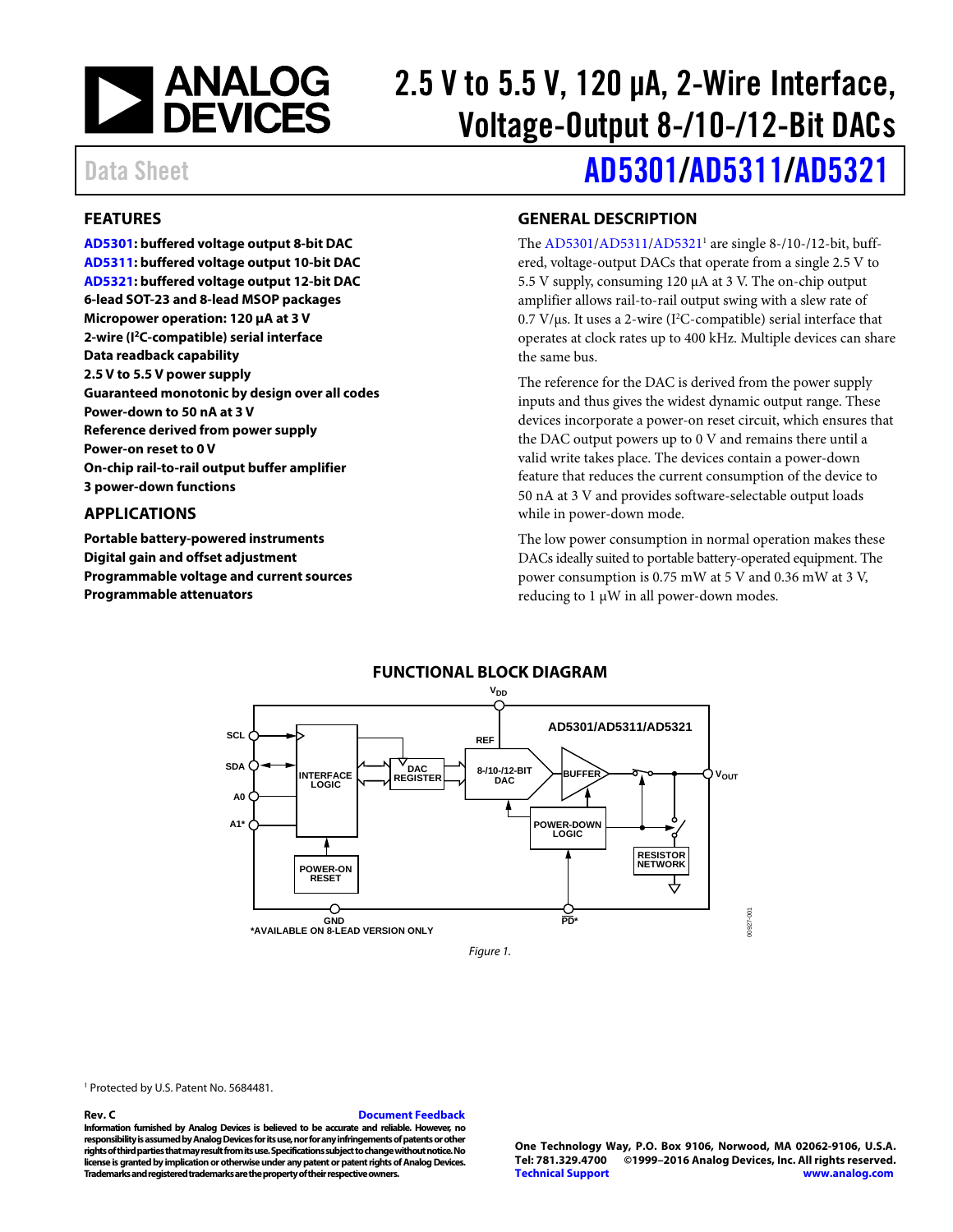# AD5301/AD5311/AD5321

# **TABLE OF CONTENTS**

### <span id="page-1-0"></span>**REVISION HISTORY**

| $6/2016$ —Rev. B to Rev. C |  |
|----------------------------|--|
|                            |  |
|                            |  |

#### 3/2007-Rev. A to Rev. B

### 11/2003-Rev. 0 to Rev. A

### 7/1999-Revision 0: Initial Version

| Using the REF193/REF195 as a Power Supply  18        |  |
|------------------------------------------------------|--|
| Bipolar Operation Using the AD5301/ AD5311/AD5321 18 |  |
|                                                      |  |
|                                                      |  |
|                                                      |  |
|                                                      |  |
|                                                      |  |
|                                                      |  |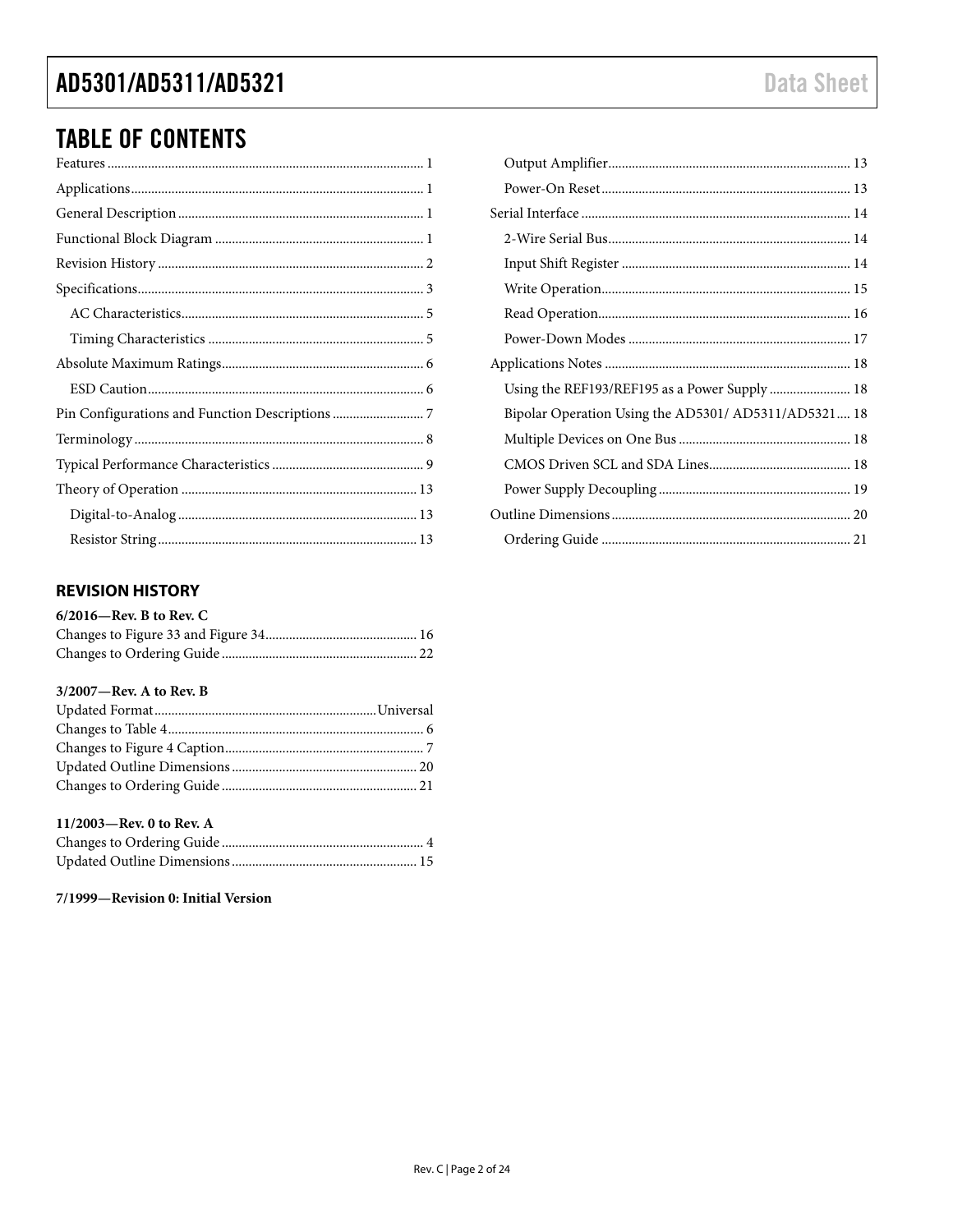# <span id="page-2-0"></span>**SPECIFICATIONS**

 $V_{\text{DD}} = 2.5$  V to 5.5 V; R<sub>L</sub> = 2 kΩ to GND; C<sub>L</sub> = 200 pF to GND; all specifications T<sub>MIN</sub> to T<sub>MAX</sub>, unless otherwise noted.

### **Table 1.**

|                                        | <b>B</b> Version <sup>1</sup> |                  |                      |             |                                                                               |
|----------------------------------------|-------------------------------|------------------|----------------------|-------------|-------------------------------------------------------------------------------|
| Parameter <sup>2</sup>                 | Min                           | <b>Typ</b>       | Max                  | Unit        | <b>Test Conditions/Comments</b>                                               |
| DC PERFORMANCE <sup>3, 4</sup>         |                               |                  |                      |             |                                                                               |
| AD5301                                 |                               |                  |                      |             |                                                                               |
| Resolution                             |                               | 8                |                      | <b>Bits</b> |                                                                               |
| Relative Accuracy                      |                               | $\pm 0.15$       | ±1                   | <b>LSB</b>  |                                                                               |
| <b>Differential Nonlinearity</b>       |                               | $\pm 0.02$       | ±0.25                | <b>LSB</b>  | Guaranteed monotonic by design over all codes.                                |
| AD5311                                 |                               |                  |                      |             |                                                                               |
| Resolution                             |                               | 10               |                      | <b>Bits</b> |                                                                               |
| Relative Accuracy                      |                               | ±0.5             | ±4                   | <b>LSB</b>  |                                                                               |
| <b>Differential Nonlinearity</b>       |                               | ±0.05            | ±0.5                 | <b>LSB</b>  | Guaranteed monotonic by design over all codes.                                |
| AD5321                                 |                               |                  |                      |             |                                                                               |
| Resolution                             |                               | 12               |                      | <b>Bits</b> |                                                                               |
| Relative Accuracy                      |                               | ±2               | ±16                  | <b>LSB</b>  |                                                                               |
| <b>Differential Nonlinearity</b>       |                               | ±0.3             | ±0.8                 | <b>LSB</b>  | Guaranteed monotonic by design over all codes.                                |
| Zero-Code Error                        |                               | 5                | 20                   | mV          | All zeros loaded to DAC, see Figure 12.                                       |
| <b>Full-Scale Error</b>                |                               | ±0.15            | ±1.25                | % of FSR    | All ones loaded to DAC, see Figure 12.                                        |
| <b>Gain Error</b>                      |                               | ±0.15            | ±1                   | % of FSR    |                                                                               |
| Zero-Code Error Drift <sup>5</sup>     |                               | $-20$            |                      | µV/°C       |                                                                               |
| Gain Error Drift <sup>5</sup>          |                               | $-5$             |                      | ppm of      |                                                                               |
|                                        |                               |                  |                      | FSR/°C      |                                                                               |
| OUTPUT CHARACTERISTICS <sup>5</sup>    |                               |                  |                      |             |                                                                               |
| Minimum Output Voltage                 |                               | 0.001            |                      | V           | This is a measure of the minimum drive capability of the<br>output amplifier. |
| Maximum Output Voltage                 |                               | $V_{DD} - 0.001$ |                      | V           | This is a measure of the maximum drive capability of the<br>output amplifier. |
| DC Output Impedance                    |                               | 1                |                      | Ω           |                                                                               |
| <b>Short-Circuit Current</b>           |                               | 50               |                      | mA          | $V_{DD} = 5 V$ .                                                              |
|                                        |                               | 20               |                      | mA          | $V_{DD} = 3 V.$                                                               |
| Power-Up Time                          |                               | 2.5              |                      | μs          | Coming out of power-down mode. $V_{DD} = 5 V$ .                               |
|                                        |                               | 6                |                      | μs          | Coming out of power-down mode. $V_{DD} = 3 V$ .                               |
| LOGIC INPUTS (A0, A1, PD) <sup>5</sup> |                               |                  |                      |             |                                                                               |
| Input Current                          |                               |                  | ±1                   | μA          |                                                                               |
| Input Low Voltage, VIL                 |                               |                  | 0.8                  | V           | $V_{DD} = 5 V \pm 10\%$ .                                                     |
|                                        |                               |                  | 0.6                  | V           | $V_{DD} = 3 V \pm 10\%$ .                                                     |
|                                        |                               |                  | 0.5                  | V           | $V_{DD} = 2.5 V.$                                                             |
| Input High Voltage, VIH                | 2.4                           |                  |                      | v           | $V_{DD} = 5 V \pm 10\%$ .                                                     |
|                                        | 2.1                           |                  |                      | ٧           | $V_{DD} = 3 V \pm 10\%$ .                                                     |
|                                        | 2.0                           |                  |                      | v           | $V_{DD} = 2.5 V.$                                                             |
| Pin Capacitance                        |                               | 3                |                      | pF          |                                                                               |
| LOGIC INPUTS (SCL, SDA) <sup>5</sup>   |                               |                  |                      |             |                                                                               |
| Input High Voltage, VIH                | $0.7 \times V_{DD}$           |                  | $V_{DD} + 0.3$       | V           |                                                                               |
| Input Low Voltage, VL                  | $-0.3$                        |                  | $+0.3 \times V_{DD}$ | V           |                                                                               |
| Input Leakage Current, IIN             |                               |                  | ±1                   | μA          | $V_{IN} = 0 V$ to $V_{DD}$ .                                                  |
| <b>Input Hysteresis, VHYST</b>         | $0.05 \times V_{DD}$          |                  |                      | V           |                                                                               |
| Input Capacitance, CIN                 |                               | 6                |                      | pF          |                                                                               |
| Glitch Rejection <sup>6</sup>          |                               |                  | 50                   | ns          | Pulse width of spike suppressed.                                              |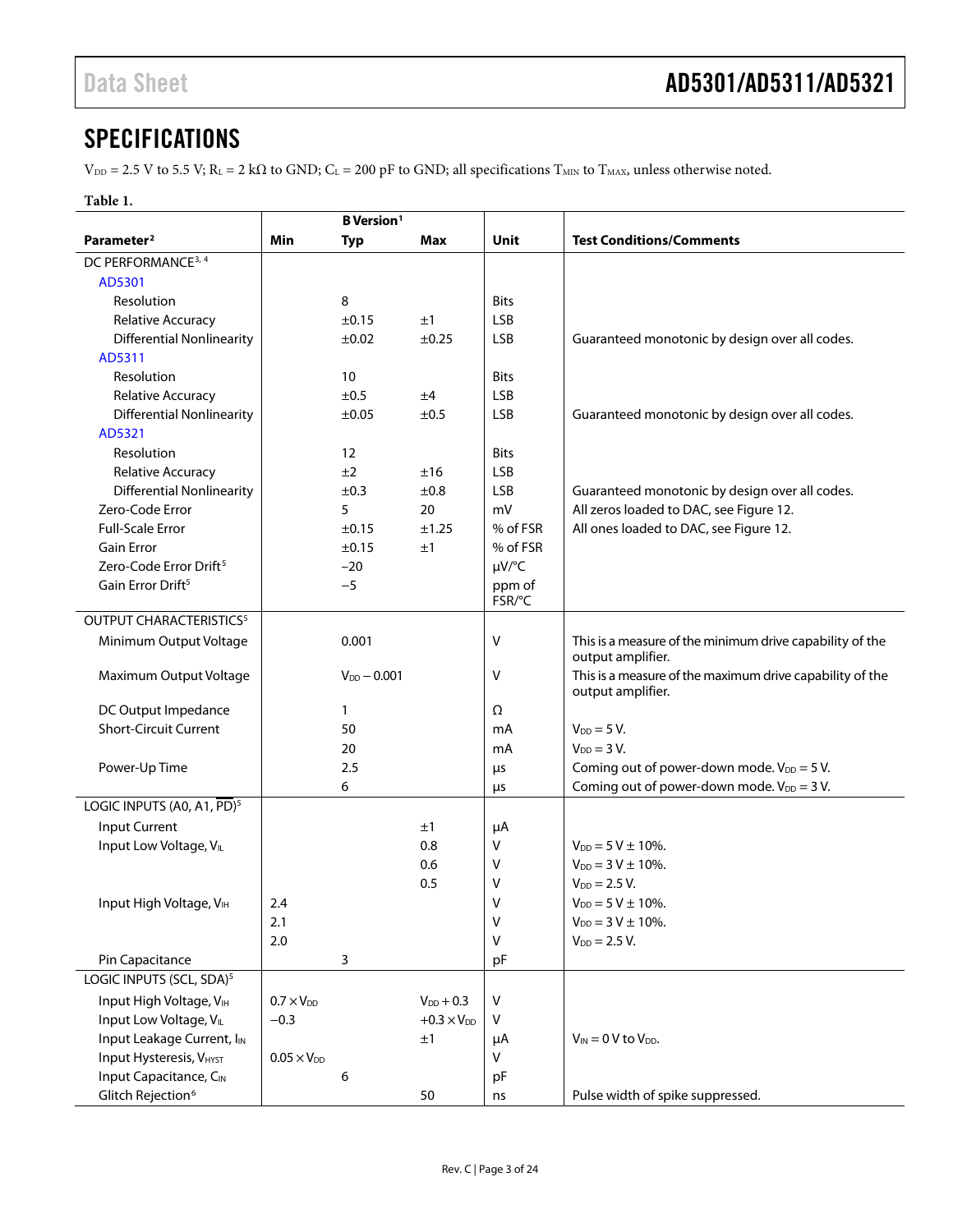<span id="page-3-0"></span>

|                                   |     | <b>B</b> Version <sup>1</sup> |     |      |                                                                    |
|-----------------------------------|-----|-------------------------------|-----|------|--------------------------------------------------------------------|
| Parameter <sup>2</sup>            | Min | Typ                           | Max | Unit | <b>Test Conditions/Comments</b>                                    |
| LOGIC OUTPUT (SDA) <sup>5</sup>   |     |                               |     |      |                                                                    |
| Output Low Voltage, Vol.          |     |                               | 0.4 | ۷    | $lsink = 3 mA$ .                                                   |
|                                   |     |                               | 0.6 | v    | $I_{SINK} = 6 mA$ .                                                |
| Three-State Leakage<br>Current    |     |                               | ±1  | μA   |                                                                    |
| Three-State Output<br>Capacitance |     | 6                             |     | pF   |                                                                    |
| POWER REQUIREMENTS                |     |                               |     |      |                                                                    |
| $V_{DD}$                          | 2.5 |                               | 5.5 | ٧    | I <sub>DD</sub> specification is valid for all DAC codes.          |
| I <sub>DD</sub> (Normal Mode)     |     |                               |     |      | DAC active and excluding load current.                             |
| $V_{DD} = 4.5 V$ to 5.5 V         |     | 150                           | 250 | μA   | $V_{IH} = V_{DD}$ and $V_{IL} = GND$ .                             |
| $V_{DD} = 2.5 V$ to 3.6 V         |     | 120                           | 220 | μA   | $V_{\text{IH}} = V_{\text{DD}}$ and $V_{\text{II}} = \text{GND}$ . |
| I <sub>DD</sub> (Power-Down Mode) |     |                               |     |      |                                                                    |
| $V_{DD} = 4.5 V$ to 5.5 V         |     | 0.2                           |     | μA   | $V_{IH} = V_{DD}$ and $V_{IL} = GND$ .                             |
| $V_{DD} = 2.5 V$ to 3.6 V         |     | 0.05                          |     | μA   | $V_{IH} = V_{DD}$ and $V_{IL} = GND$ .                             |

<sup>1</sup> Temperature range is as follows: B Version: −40°C to +105°C.

<sup>2</sup> See th[e Terminology](#page-7-0) section.

<sup>3</sup> DC specifications tested with the outputs unloaded.

<sup>4</sup> Linearity is tested using a reduced code range[: AD5301](http://www.analog.com/AD5301?doc=AD5301_5311_5321.pdf) (Code 7 to 250)[; AD5311](http://www.analog.com/AD5311?doc=AD5301_5311_5321.pdf) (Code 28 to 1000); an[d AD5321](http://www.analog.com/AD5321?doc=AD5301_5311_5321.pdf) (Code 112 to 4000).

<sup>5</sup> Guaranteed by design and characterization, not production tested.

 $^6$  Input filtering on both the SCL and SDA inputs suppress noise spikes that are less than 50 ns.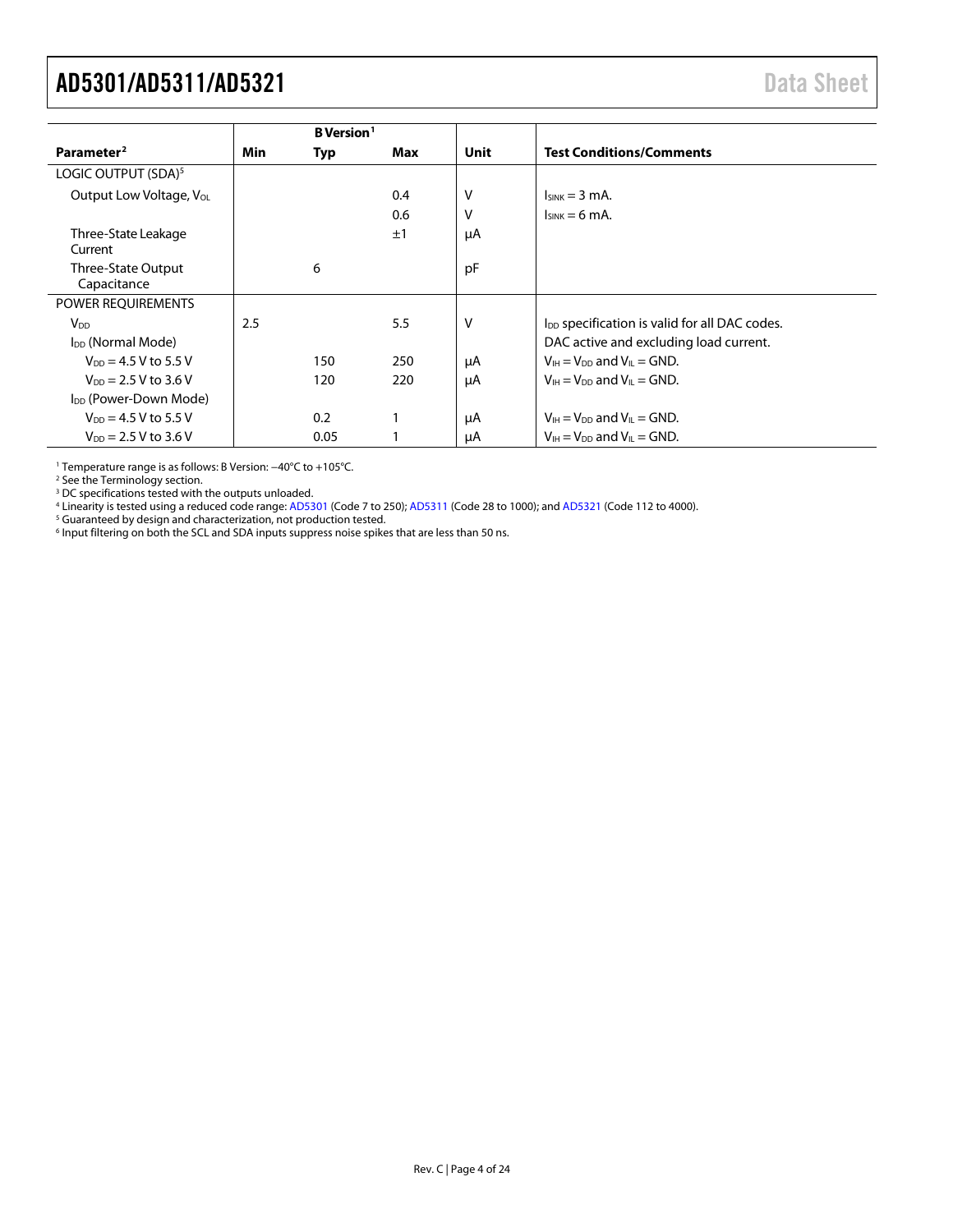### <span id="page-4-0"></span>**AC CHARACTERISTICS1**

 $V_{DD} = 2.5$  V to 5.5 V; R<sub>L</sub> = 2 k $\Omega$  to GND; C<sub>L</sub> = 200 pF to GND; all specifications T<sub>MIN</sub> to T<sub>MAX</sub>, unless otherwise noted.

#### **Table 2.**

|                                  | <b>B</b> Version <sup>2</sup> |     |     |            |                                                |
|----------------------------------|-------------------------------|-----|-----|------------|------------------------------------------------|
| Parameter <sup>3</sup>           | Min                           | Тур | Max | Unit       | <b>Test Conditions/Comments</b>                |
| Output Voltage Settling Time     |                               |     |     |            | $V_{DD} = 5 V$                                 |
| AD5301                           |                               | 6   | 8   | μs         | 1/4 scale to 3/4 scale change (0x40 to 0xC0)   |
| AD5311                           |                               |     | 9   | <b>LIS</b> | 1/4 scale to 3/4 scale change (0x100 to 0x300) |
| AD5321                           |                               | 8   | 10  | μs         | 1/4 scale to 3/4 scale change (0x400 to 0xC00) |
| Slew Rate                        |                               | 0.7 |     | $V/\mu s$  |                                                |
| Major-Code Change Glitch Impulse |                               | 12  |     | nV-s       | LSB change around major carry                  |
| Digital Feedthrough              |                               | 0.3 |     | $nV-s$     |                                                |

1 See th[e Terminology s](#page-7-0)ection.

 $^2$  Temperature range for the B Version is as follows: –40°C to +105°C.<br><sup>3</sup> Guaranteed by design and characterization, not production tested.

<span id="page-4-1"></span><sup>3</sup> Guaranteed by design and characterization, not production tested.

### **TIMING CHARACTERISTICS1**

 $\mathrm{V_{\textrm{DD}}}=2.5~\mathrm{V}$  to 5.5 V; all specifications  $\mathrm{T_{MIN}}$  to  $\mathrm{T_{MAX}}$  unless otherwise noted.

#### **Table 3.**

| Parameter <sup>2</sup> | Limit at T <sub>MIN</sub><br>T <sub>MAX</sub> , B Version | Unit    | <b>Test Conditions/Comments</b>                                                 |
|------------------------|-----------------------------------------------------------|---------|---------------------------------------------------------------------------------|
| $f_{\mathsf{SCL}}$     | 400                                                       | kHz max | SCL clock frequency                                                             |
| t1                     | 2.5                                                       | us min  | SCL cycle time                                                                  |
| t <sub>2</sub>         | 0.6                                                       | us min  | t <sub>HIGH</sub> , SCL high time                                               |
| t3                     | 1.3                                                       | us min  | t <sub>LOW</sub> , SCL low time                                                 |
| t4                     | 0.6                                                       | us min  | $t_{HD,STA}$ , start/repeated start condition hold time                         |
| t5                     | 100                                                       | ns min  | t <sub>su, DAT</sub> , data setup time                                          |
| $t6$ <sup>3</sup>      | 0.9                                                       | us max  | t <sub>HD.DAT</sub> , data hold time                                            |
|                        | $\mathbf{0}$                                              | us min  |                                                                                 |
| t <sub>7</sub>         | 0.6                                                       | us min  | tsu, sra, setup time for repeated start                                         |
| t.                     | 0.6                                                       | us min  | t <sub>su, STO</sub> , stop condition setup time                                |
| t9                     | 1.3                                                       | us min  | t <sub>BUF</sub> , bus free time between a stop condition and a start condition |
| $t_{10}$               | 300                                                       | ns max  | $t_R$ , rise time of both SCL and SDA when receiving <sup>4</sup>               |
|                        | $\mathbf{0}$                                              | ns min  | May be CMOS driven                                                              |
| $t_{11}$               | 250                                                       | ns max  | t <sub>F</sub> , fall time of SDA when receiving <sup>4</sup>                   |
|                        | 300                                                       | ns max  | t <sub>F</sub> , fall time of both SCL and SDA when transmitting <sup>4</sup>   |
|                        | $20 + 0.1Cb5$                                             | ns min  |                                                                                 |
| $C_{\rm b}$            | 400                                                       | pF max  | Capacitive load for each bus line                                               |

1 Se[e Figure 2.](#page-4-2) 

<sup>2</sup> Guaranteed by design and characterization, not production tested.

 $^3$  A master device must provide a hold time of at least 300 ns for the SDA signal (refer to the V $_{\sf{HMMN}}$  of the SCL signal) in order to bridge the undefined region of the falling edge of the SCL.

<sup>4</sup> t<sub>R</sub> and t<sub>F</sub> measured between 0.3  $V_{DD}$  and 0.7  $V_{DD}$ .

 $^4$  t<sub>R</sub> and t<sub>F</sub> measured between 0.3 V<sub>DD</sub> and 0.7 V<sub>DD</sub>.<br><sup>5</sup> C<sub>b</sub> is the total capacitance of one bus line in picofarads.

<span id="page-4-2"></span>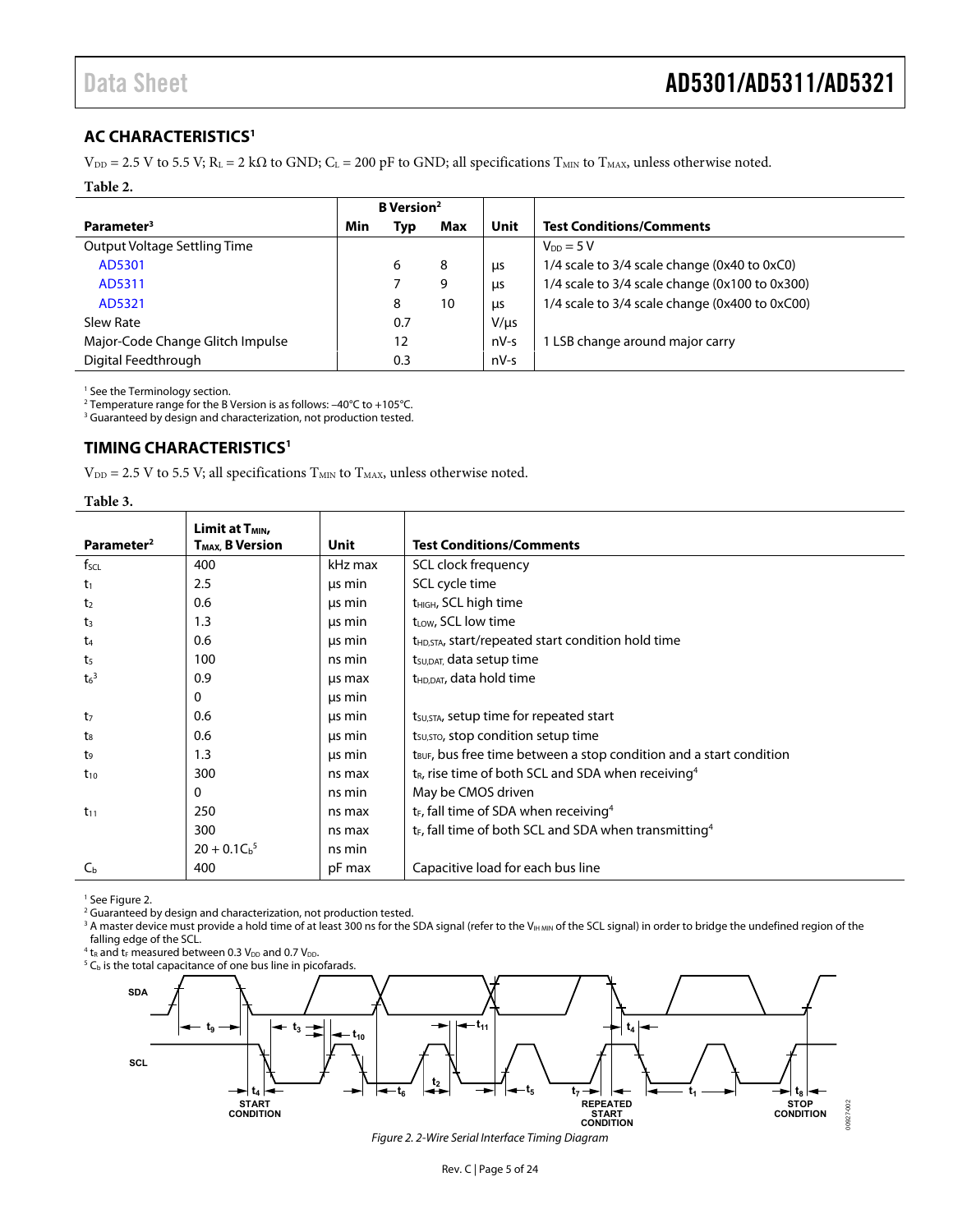# <span id="page-5-0"></span>ABSOLUTE MAXIMUM RATINGS

 $T_A = 25$ °C, unless otherwise noted.<sup>1</sup>

#### **Table 4.**

| <b>Parameter</b>                          | Rating                               |
|-------------------------------------------|--------------------------------------|
| V <sub>DD</sub> to GND                    | $-0.3 V$ to $+7V$                    |
| SCL, SDA to GND                           | $-0.3$ V to V <sub>DD</sub> + 0.3 V  |
| PD, A1, A0 to GND                         | $-0.3$ V to $V_{DD}$ + 0.3 V         |
| Vout to GND                               | $-0.3$ V to V <sub>DD</sub> + 0.3 V  |
| Operating Temperature Range               |                                      |
| Industrial (B Version)                    | $-40^{\circ}$ C to $+105^{\circ}$ C  |
| Storage Temperature Range                 | $-65^{\circ}$ C to $+150^{\circ}$ C  |
| Junction Temperature (T <sub>J</sub> max) | $150^{\circ}$ C                      |
| SOT-23 Package                            |                                      |
| <b>Power Dissipation</b>                  | $(T_J max - T_A)/\theta_{JA}$        |
| $\theta_{JA}$ Thermal Impedance           | 229.6°C/W                            |
| MSOP Package                              |                                      |
| Power Dissipation                         | $(T_J \text{max} - T_A)/\theta_{JA}$ |
| $\theta_{JA}$ Thermal Impedance           | 206°C/W                              |
| Lead Temperature                          | <b>JEDEC Industry Standard</b>       |
| Soldering                                 | J-STD-020                            |

Stresses at or above those listed under Absolute Maximum Ratings may cause permanent damage to the product. This is a stress rating only; functional operation of the product at these or any other conditions above those indicated in the operational section of this specification is not implied. Operation beyond the maximum operating conditions for extended periods may affect product reliability.

### <span id="page-5-1"></span>**ESD CAUTION**



ESD (electrostatic discharge) sensitive device. Charged devices and circuit boards can discharge without detection. Although this product features patented or proprietary protection circuitry, damage may occur on devices subjected to high energy ESD. Therefore, proper ESD precautions should be taken to avoid performance degradation or loss of functionality.

<sup>1</sup> Transient currents of up to 100 mA do not cause SCR latch-up.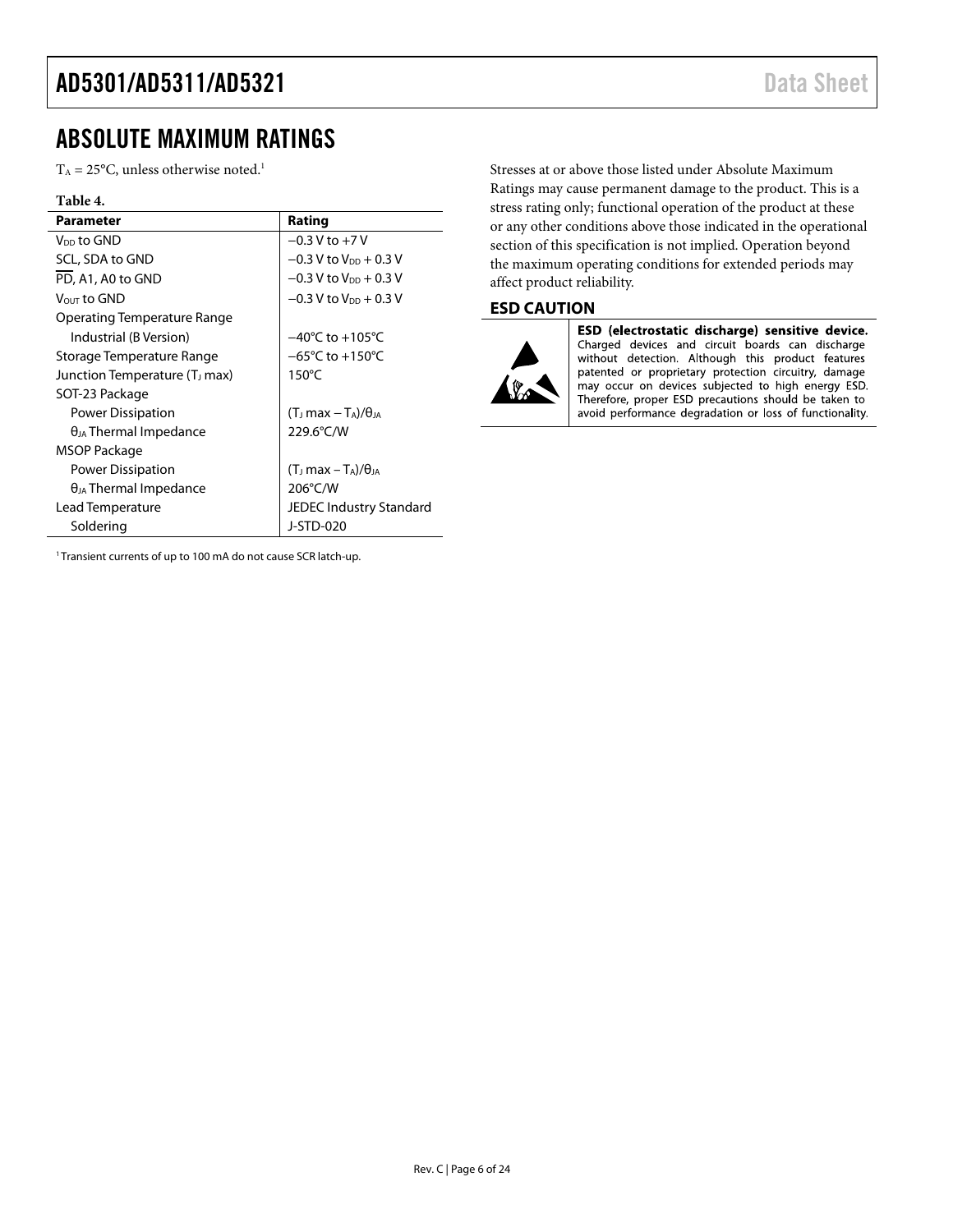# Data Sheet **AD5301/AD5311/AD5321**

# <span id="page-6-0"></span>PIN CONFIGURATIONS AND FUNCTION DESCRIPTIONS



#### **Table 5. Pin Function Descriptions**



Figure 3. 8-Lead MSOP (RM-8) Pin Configuration Figure 4. 6-Lead SOT-23 (RJ-6) Pin Configuration

|             | Pin No.        |                        |                                                                                                                                                                                                                                                                                                                                                                                                                                                               |
|-------------|----------------|------------------------|---------------------------------------------------------------------------------------------------------------------------------------------------------------------------------------------------------------------------------------------------------------------------------------------------------------------------------------------------------------------------------------------------------------------------------------------------------------|
| <b>MSOP</b> | <b>SOT-23</b>  | <b>Mnemonic</b>        | <b>Description</b>                                                                                                                                                                                                                                                                                                                                                                                                                                            |
|             | 6              | <b>V</b> <sub>DD</sub> | Power Supply Input. These parts can be operated from 2.5 V to 5.5 V and the supply should be<br>decoupled with a 10 µF in parallel with a 0.1 µF capacitor to GND.                                                                                                                                                                                                                                                                                            |
| 2           | 5              | A0                     | Address Input. Sets the least significant bit of the 7-bit slave address.                                                                                                                                                                                                                                                                                                                                                                                     |
| 3           | Not applicable | A <sub>1</sub>         | Address Input. Sets the second least significant bit of the 7-bit slave address.                                                                                                                                                                                                                                                                                                                                                                              |
| 4           | 4              | <b>VOUT</b>            | Buffered Analog Output Voltage from the DAC. The output amplifier has rail-to-rail operation.                                                                                                                                                                                                                                                                                                                                                                 |
|             | Not applicable | <b>PD</b>              | Active Low Control Input. Acts as a hardware power-down option. This pin overrides any software<br>power-down option. The DAC output goes three-state and the current consumption of the part<br>drops to 50 nA at 3 V (200 nA at 5 V).                                                                                                                                                                                                                       |
| 6           | 3              | SCL                    | Serial Clock Line. This is used in conjunction with the SDA line to clock data into the 16-bit input<br>shift register. Clock rates of up to 400 kbps can be accommodated in the I <sup>2</sup> C-compatible interface.<br>SCL may be CMOS/TTL driven.                                                                                                                                                                                                        |
|             | 2              | <b>SDA</b>             | Serial Data Line. This is used in conjunction with the SCL line to clock data into the 16-bit input<br>shift register during the write cycle and to read back one or two bytes of data (one byte for the<br>AD5301, two bytes for the AD5311/AD5321) during the read cycle. It is a bidirectional open-drain<br>data line that should be pulled to the supply with an external pull-up resistor. If not used in<br>readback mode, SDA may be CMOS/TTL driven. |
| 8           |                | <b>GND</b>             | Ground Reference Point for All Circuitry on the Device.                                                                                                                                                                                                                                                                                                                                                                                                       |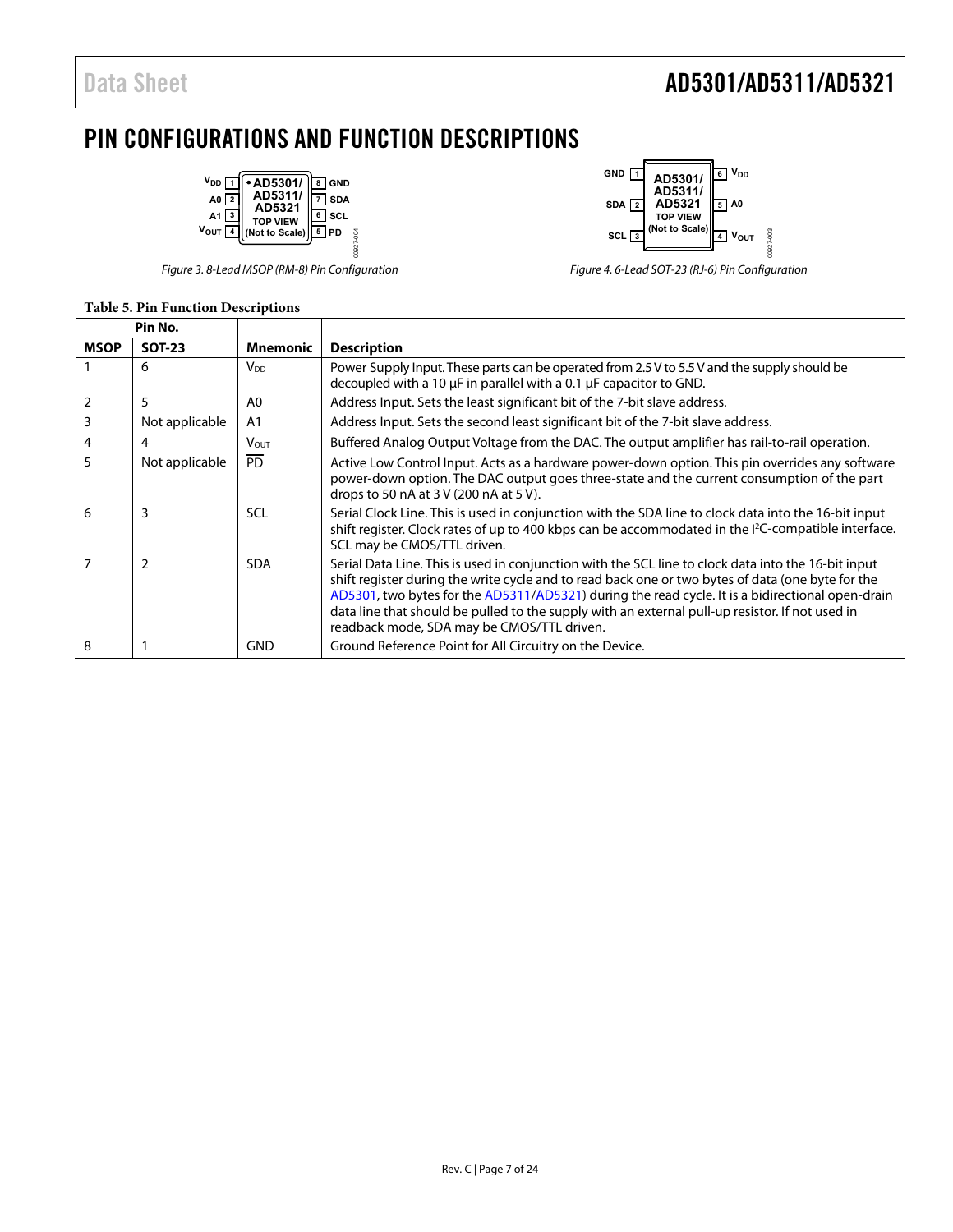# <span id="page-7-0"></span>**TERMINOLOGY**

#### **Relative Accuracy**

For the DAC, relative accuracy or integral nonlinearity (INL) is a measure of the maximum deviation, in LSBs, from a straight line passing through the actual endpoints of the DAC transfer function. Typical INL vs. code plots can be seen i[n Figure 5 t](#page-8-1)o [Figure 7.](#page-8-2)

### **Differential Nonlinearity (DNL)**

DNL is the difference between the measured change and the ideal 1 LSB change between any two adjacent codes. A specified differential nonlinearity of ±1 LSB maximum ensures monotonicity. These DACs are guaranteed monotonic by design over all codes. Typical DNL vs. code plots can be seen i[n Figure 8 t](#page-8-3)o [Figure 10.](#page-8-4) 

### **Zero-Code Error**

Zero-code error is a measure of the output error when zero code (0x00) is loaded to the DAC register. Ideally, the output should be 0 V. The zero-code error of th[e AD5301/](http://www.analog.com/AD5301?doc=AD5301_5311_5321.pdf)[AD5311/](http://www.analog.com/AD5311?doc=AD5301_5311_5321.pdf) [AD5321 i](http://www.analog.com/AD5321?doc=AD5301_5311_5321.pdf)s always positive because the output of the DAC cannot go below 0 V, due to a combination of the offset errors in the DAC and output amplifier. It is expressed in millivolts (see [Figure 12\)](#page-9-0).

#### **Full-Scale Error (FSR)**

Full-scale error is a measure of the output error when full scale is loaded to the DAC register. Ideally, the output should be V<sub>DD</sub> - 1 LSB. Full-scale error is expressed in percent of FSR. A plot can be seen i[n Figure 12.](#page-9-0)

#### **Gain Error**

Gain error is a measure of the span error of the DAC. It is the deviation in slope of the actual DAC transfer characteristic from the ideal expressed as a percentage of the full-scale range.

#### **Zero-Code Error Drift**

Zero-code error drift is a measure of the change in zero-code error with a change in temperature. It is expressed in μV/°C.

#### **Gain Error Drift**

Gain error drift is a measure of the change in gain error with changes in temperature. It is expressed in (ppm of full-scale range)/°C.

#### **Major Code Transition Glitch Energy**

Major code transition glitch energy is the energy of the impulse injected into the analog output when the code in the DAC register changes state. It is normally specified as the area of the glitch in nV-s and is measured when the digital code is changed by 1 LSB at the major carry transition (011 . . . 11 to 100 . . . 00 or 100 . . . 00 to  $011...11$ ).

#### **Digital Feedthrough**

Digital feedthrough is a measure of the impulse injected into the analog output of the DAC from the digital input pins of the device, but is measured when the DAC is not being written to. It is specified in nV-s and is measured with a full-scale change on the digital input pins, that is, from all 0s to all 1s and vice versa.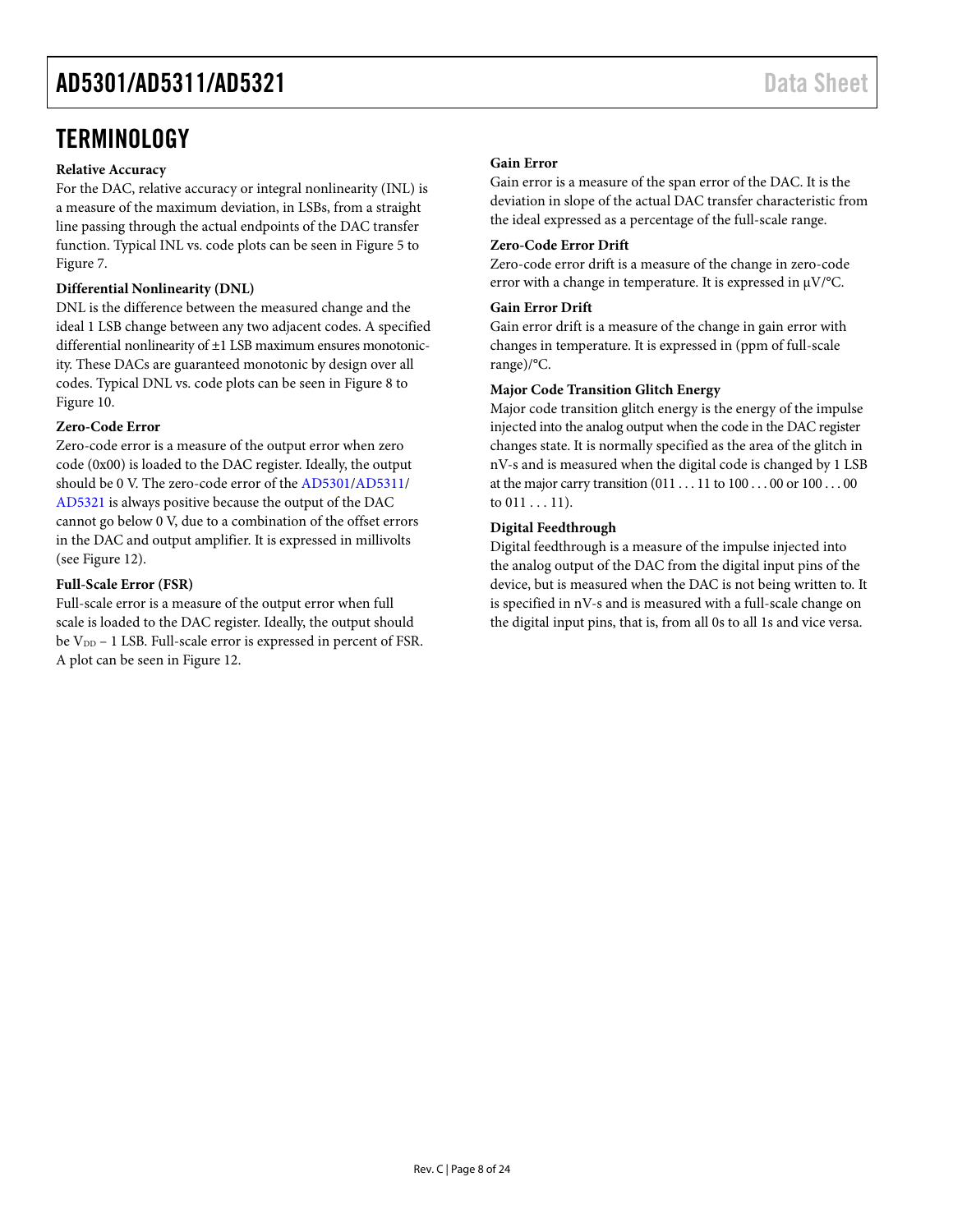# <span id="page-8-0"></span>TYPICAL PERFORMANCE CHARACTERISTICS

<span id="page-8-2"></span><span id="page-8-1"></span>

<span id="page-8-4"></span><span id="page-8-3"></span>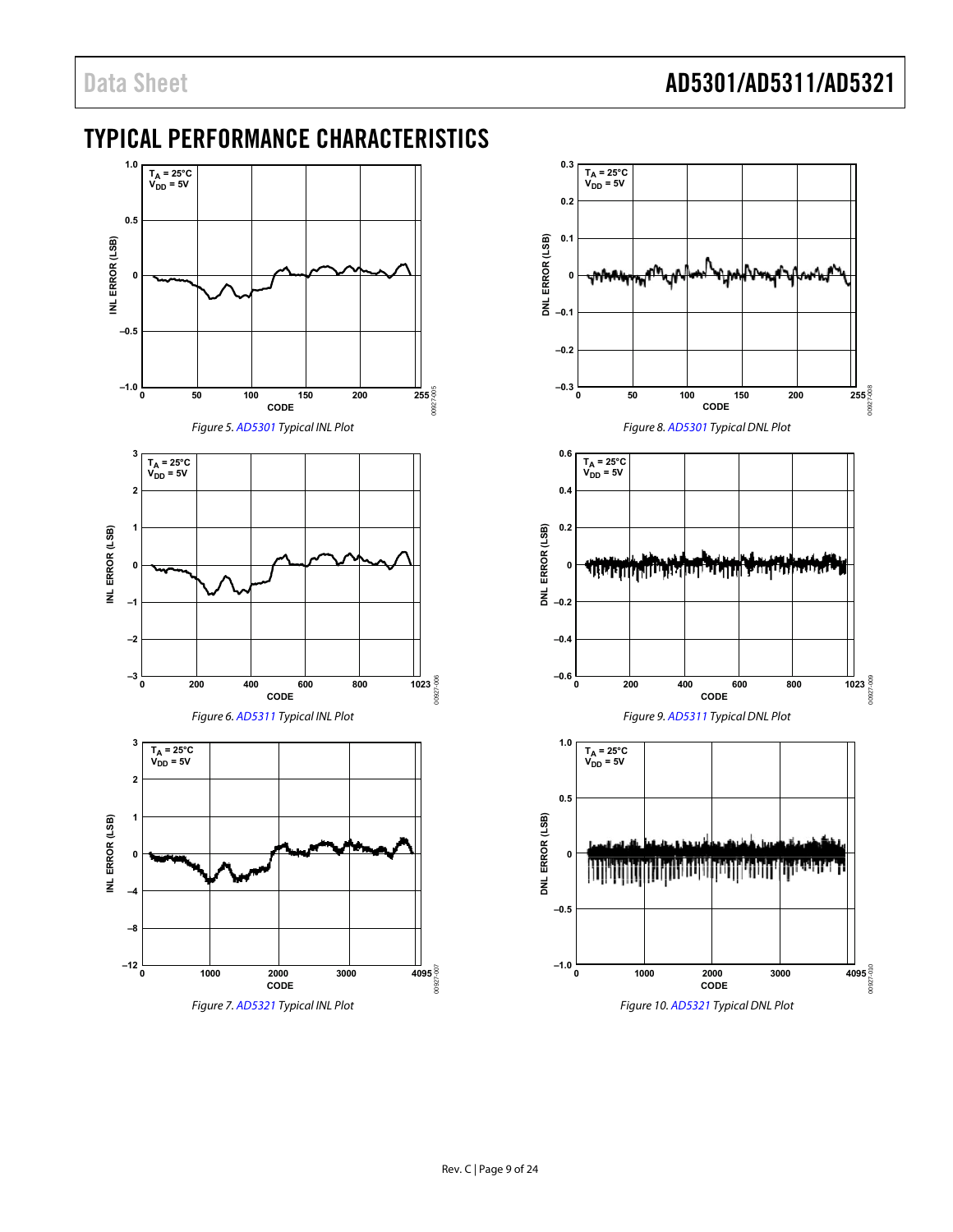<span id="page-9-1"></span><span id="page-9-0"></span>

Figure 16. Supply Current vs. Supply Voltage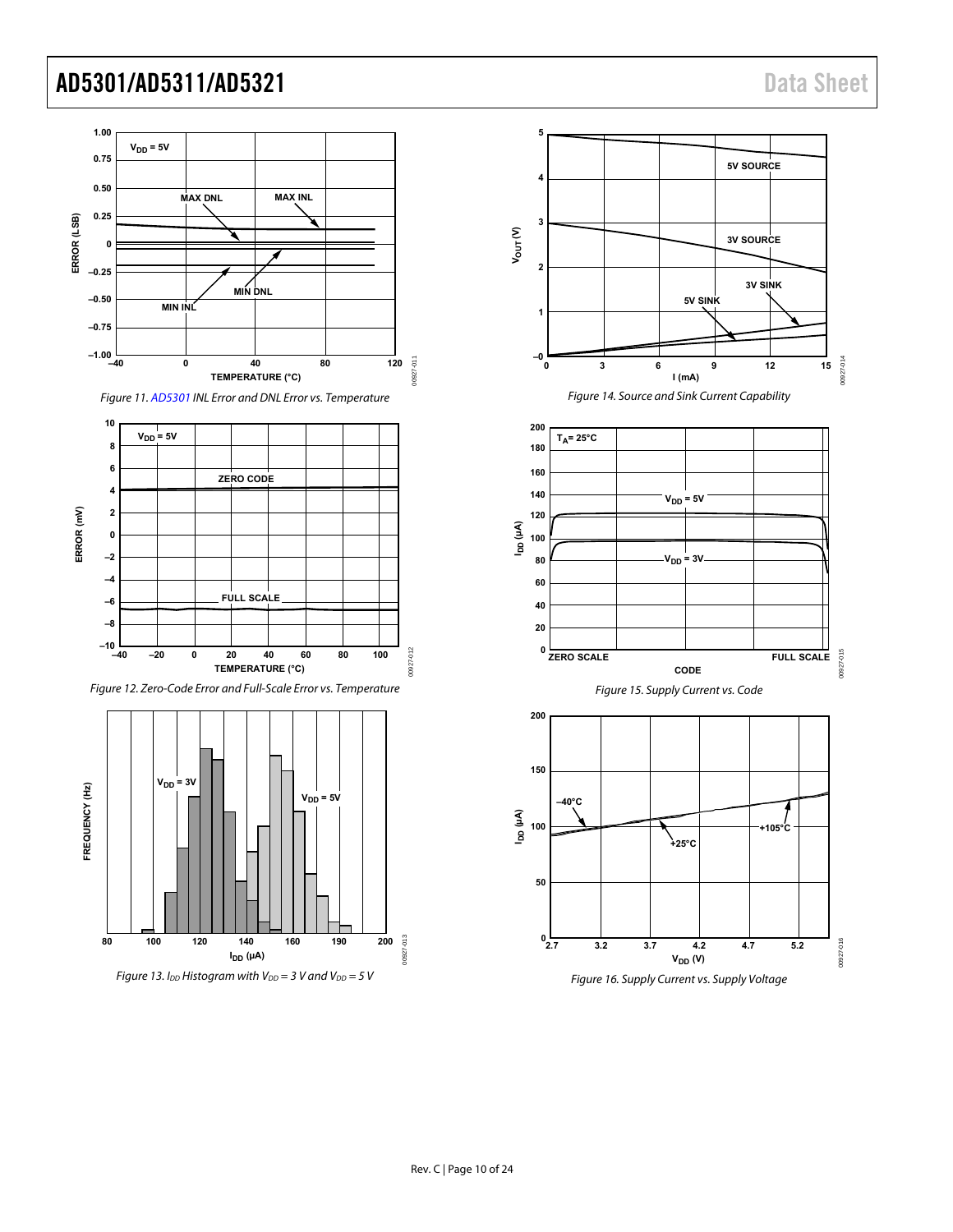



Figure 18. Supply Current vs. Logic Input Voltage for SDA and SCL Voltage Increasing and Decreasing

# Data Sheet **AD5301/AD5311/AD5321**



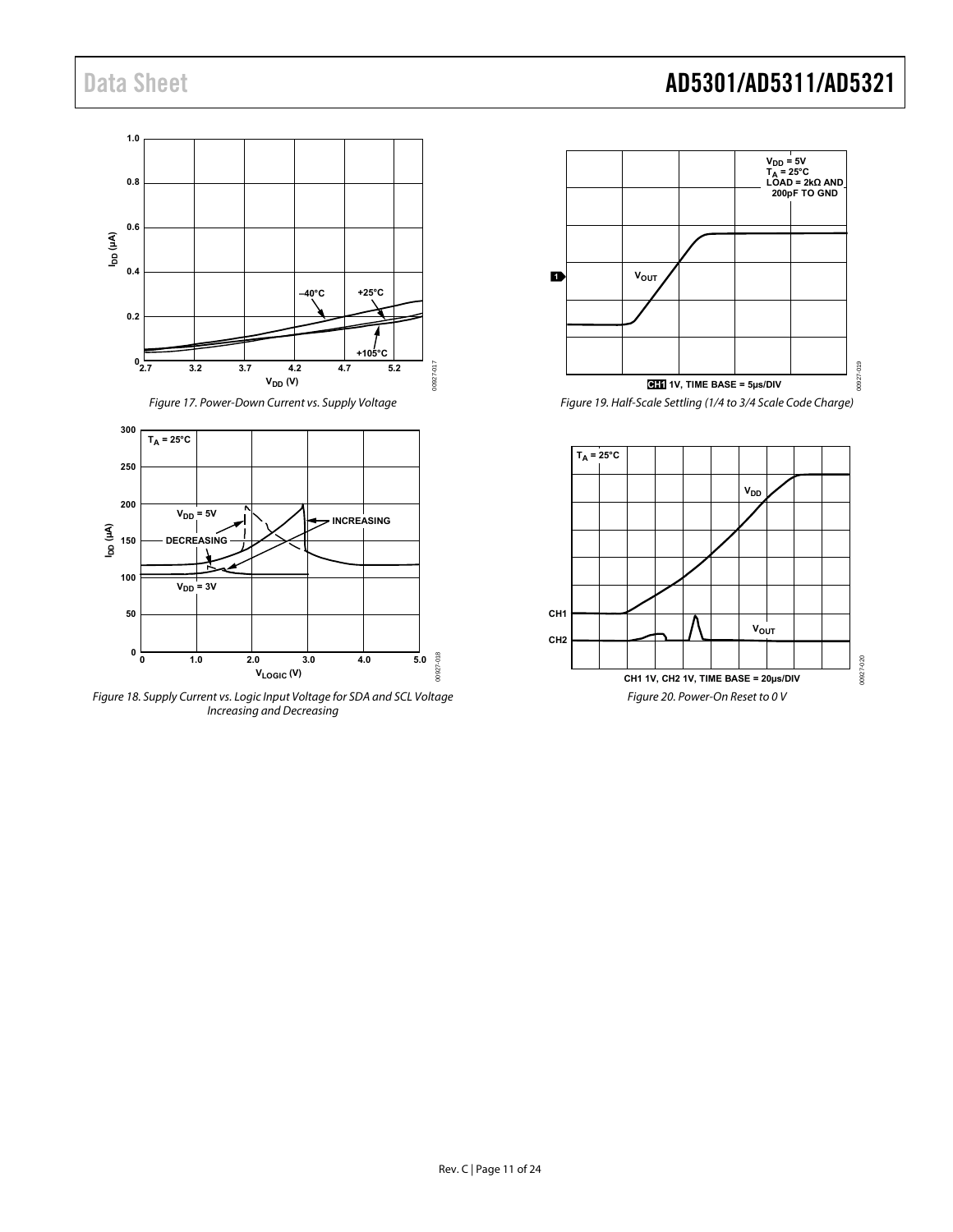<span id="page-11-0"></span>

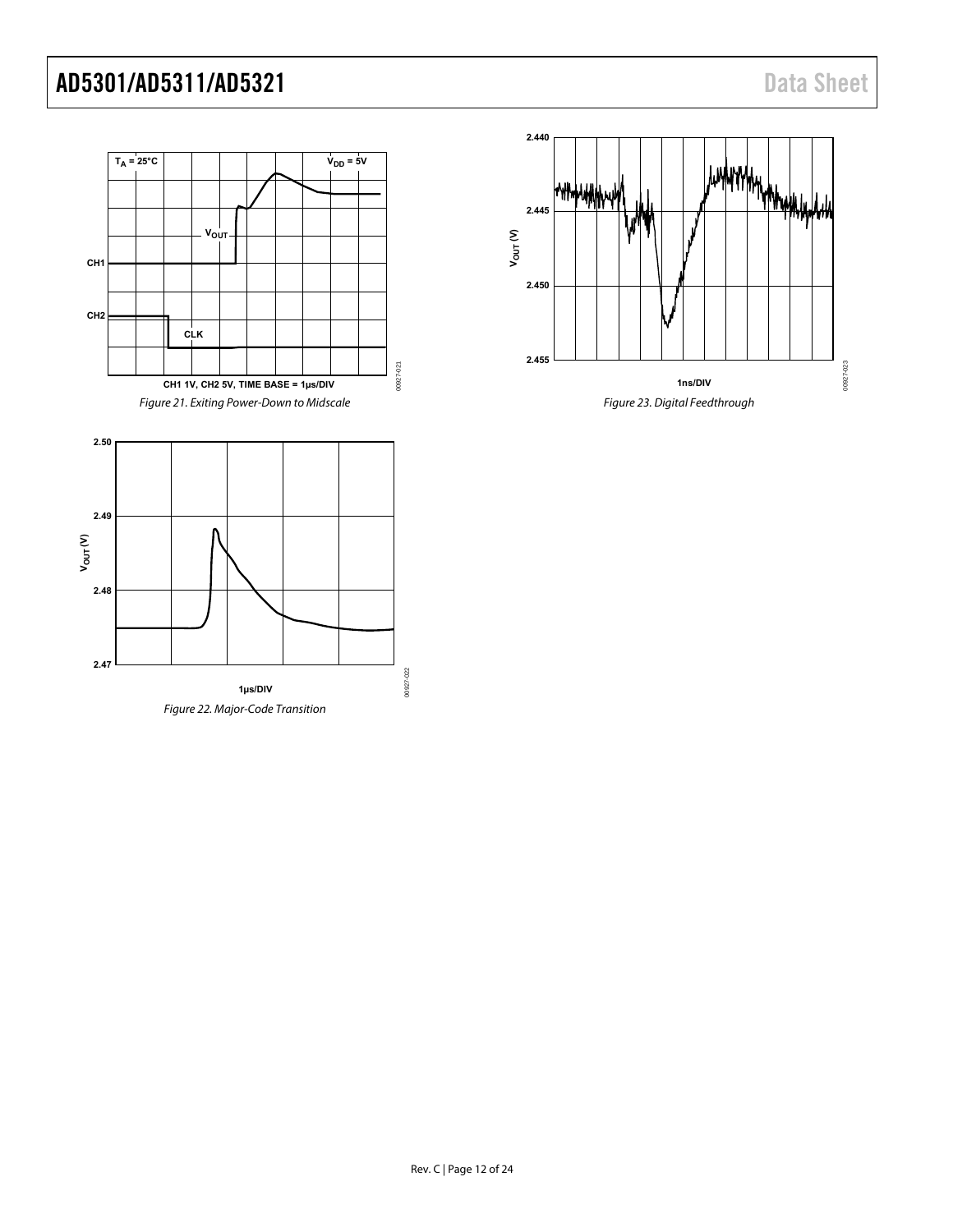# <span id="page-12-0"></span>THEORY OF OPERATION

The [AD5301/](http://www.analog.com/AD5301?doc=AD5301_5311_5321.pdf)[AD5311/](http://www.analog.com/AD5311?doc=AD5301_5311_5321.pdf)[AD5321 a](http://www.analog.com/AD5321?doc=AD5301_5311_5321.pdf)re single resistor-string DACs fabricated on a CMOS process with resolutions of 8/10/12 bits, respectively. Data is written via a 2-wire serial interface. The devices operate from single supplies of 2.5 V to 5.5 V and the output buffer amplifiers provide rail-to-rail output swing with a slew rate of 0.7 V/ $\mu$ s. The power supply (V<sub>DD</sub>) acts as the reference to the DAC. Th[e AD5301](http://www.analog.com/AD5301?doc=AD5301_5311_5321.pdf)[/AD5311/](http://www.analog.com/AD5311?doc=AD5301_5311_5321.pdf)[AD5321 h](http://www.analog.com/AD5321?doc=AD5301_5311_5321.pdf)ave three programmable power-down modes, in which the DAC can be turned off completely with a high impedance output, or the output can be pulled low by an on-chip resistor (see the [Power-Down Modes](#page-16-0) section).

### <span id="page-12-1"></span>**DIGITAL-TO-ANALOG**

The architecture of the DAC channel consists of a resistor string DAC followed by an output buffer amplifier. The voltage at the V<sub>DD</sub> pin provides the reference voltage for the DAC. Figure 24 shows a block diagram of the DAC architecture. Since the input coding to the DAC is straight binary, the ideal output voltage is given by

$$
V_{OUT}=\frac{V_{DD}\times D}{2^N}
$$

where:

*N* = DAC resolution.

 $D =$  decimal equivalent of the binary code that is loaded to the DAC register:

0–255 fo[r AD5301 \(](http://www.analog.com/AD5301?doc=AD5301_5311_5321.pdf)8 bits) 0–1023 for [AD5311 \(](http://www.analog.com/AD5311?doc=AD5301_5311_5321.pdf)10 bits) 0–4095 for [AD5321 \(](http://www.analog.com/AD5321?doc=AD5301_5311_5321.pdf)12 bits).



<span id="page-12-5"></span>

### <span id="page-12-2"></span>**RESISTOR STRING**

The resistor string section is shown in [Figure 25.](#page-12-6) It is simply a string of resistors, each with a value of R. The digital code loaded to the DAC register determines at what node on the string the voltage is tapped off to be fed into the output amplifier. The voltage is tapped off by closing one of the switches connecting the string to the amplifier. Because it is a string of resistors, it is guaranteed monotonic over all codes.



### <span id="page-12-6"></span><span id="page-12-3"></span>**OUTPUT AMPLIFIER**

The output buffer amplifier is capable of generating output voltages to within 1 mV from either rail, which gives an output range of 0.001 V to  $V_{DD}$  – 0.001 V. It is capable of driving a load of 2 k $\Omega$  to GND and V<sub>DD</sub>, in parallel with 500 pF to GND. The source and sink capabilities of the output amplifier can be seen in [Figure 14.](#page-9-1) 

The slew rate is 0.7 V/μs with a half-scale settling time to ±0.5 LSB (at 8 bits) of 6 μs with the output unloaded.

### <span id="page-12-4"></span>**POWER-ON RESET**

The [AD5301/](http://www.analog.com/AD5301?doc=AD5301_5311_5321.pdf)[AD5311/](http://www.analog.com/AD5311?doc=AD5301_5311_5321.pdf)[AD5321 a](http://www.analog.com/AD5321?doc=AD5301_5311_5321.pdf)re provided with a power-on reset function, ensuring that they power up in a defined state.

The DAC register is filled with zeros and remains so until a valid write sequence is made to the device. This is particularly useful in applications where it is important to know the state of the DAC output while the device is powering up.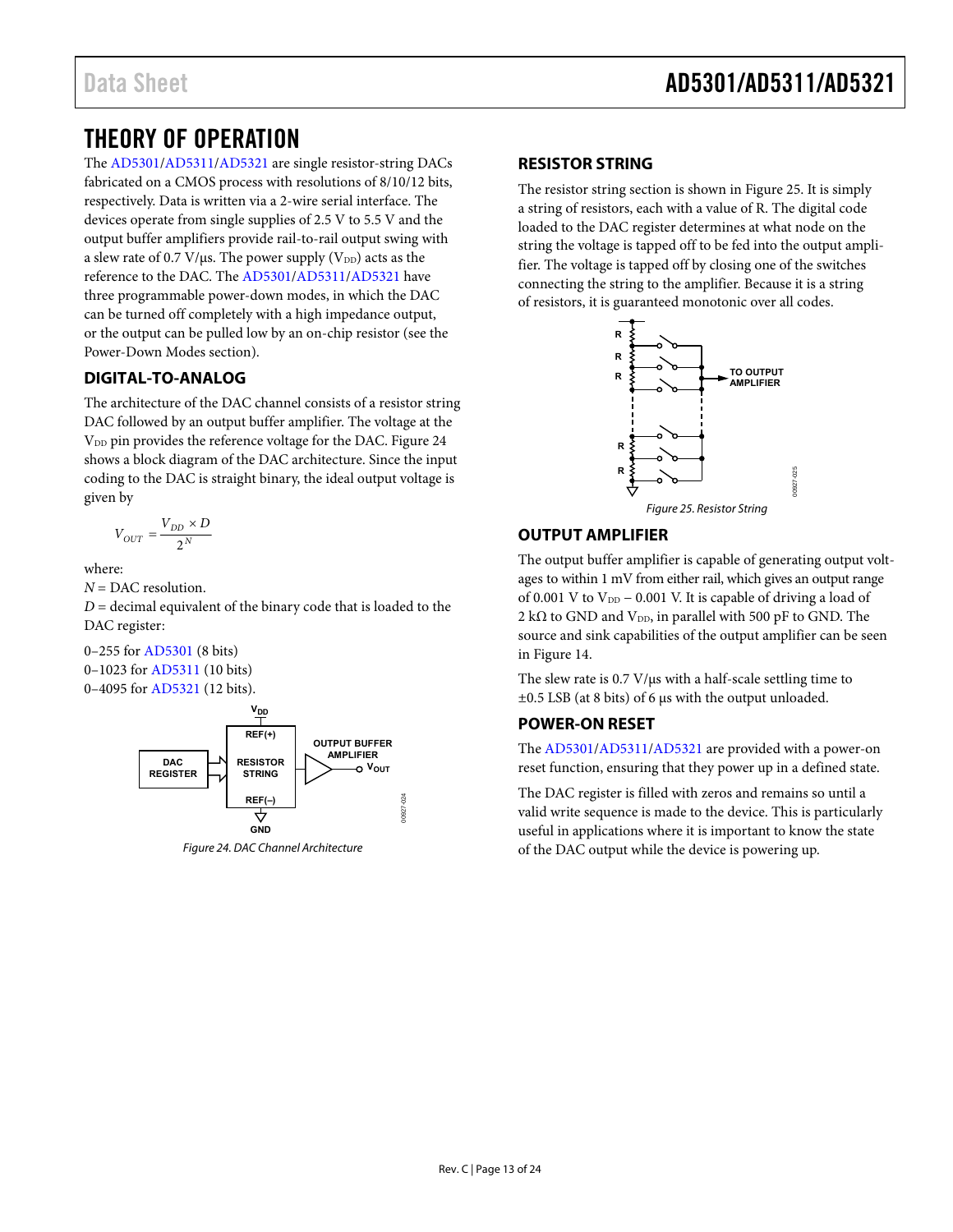## <span id="page-13-0"></span>SERIAL INTERFACE **2-WIRE SERIAL BUS**

<span id="page-13-1"></span>The [AD5301/](http://www.analog.com/AD5301?doc=AD5301_5311_5321.pdf)[AD5311/](http://www.analog.com/AD5311?doc=AD5301_5311_5321.pdf)[AD5321 a](http://www.analog.com/AD5321?doc=AD5301_5311_5321.pdf)re controlled via an I<sup>2</sup>Ccompatible serial bus. The DACs are connected to this bus as slave devices (no clock is generated by th[e AD5301](http://www.analog.com/AD5301?doc=AD5301_5311_5321.pdf)[/AD5311/](http://www.analog.com/AD5311?doc=AD5301_5311_5321.pdf) [AD5321 D](http://www.analog.com/AD5321?doc=AD5301_5311_5321.pdf)ACs).

The [AD5301/](http://www.analog.com/AD5301?doc=AD5301_5311_5321.pdf)[AD5311/](http://www.analog.com/AD5311?doc=AD5301_5311_5321.pdf)[AD5321 h](http://www.analog.com/AD5321?doc=AD5301_5311_5321.pdf)as a 7-bit slave address. In the case of the 6-lead device, the six MSBs are 000110 and the LSB is determined by the state of the A0 pin. In the case of the 8-lead device, the five MSBs are 00011 and the two LSBs are determined by the state of the A0 and A1 pins. A1 and A0 allow the user to use up to four of these DACs on one bus.

The 2-wire serial bus protocol operates as follows:

- 1. The master initiates data transfer by establishing a start condition, which is when a high-to-low transition on the SDA line occurs while SCL is high. The following byte is the address byte that consists of the 7-bit slave address followed by an  $R/\overline{W}$  bit (this bit determines whether data is read from or written to the slave device).
- 2. The slave whose address corresponds to the transmitted address responds by pulling the SDA line low during the ninth clock pulse (this is termed the acknowledge bit). At this stage, all other devices on the bus remain idle while the selected device waits for data to be written to or read from its serial register. If the  $R/\overline{W}$  bit is high, the master reads from the slave device. However, if the  $R/\overline{W}$  bit is low, the master writes to the slave device.
- 3. Data is transmitted over the serial bus in sequences of nine clock pulses (eight data bits followed by an acknowledge bit). The transitions on the SDA line must occur during the low period of SCL and remain stable during the high period of SCL.
- <span id="page-13-5"></span><span id="page-13-4"></span><span id="page-13-3"></span>4. When all data bits have been read or written, a stop condition is established by the master. A stop condition is defined as a low-to-high transition on the SDA line while

SCL is high. In write mode, the master pulls the SDA line high during the  $10<sup>th</sup>$  clock pulse to establish a stop condition. In read mode, the master issues a no acknowledge for the ninth clock pulse (that is, the SDA line remains high). The master then brings the SDA line low before the 10<sup>th</sup> clock pulse and then high during the 10<sup>th</sup> clock pulse to establish a stop condition.

In the case of th[e AD5301](http://www.analog.com/AD5301?doc=AD5301_5311_5321.pdf)[/AD5311](http://www.analog.com/AD5311?doc=AD5301_5311_5321.pdf)[/AD5321,](http://www.analog.com/AD5321?doc=AD5301_5311_5321.pdf) a write operation contains two bytes whereas a read operation may contain one or two bytes. See [Figure 29 t](#page-14-1)[o Figure 34](#page-15-1) for a graphical explanation of the serial interface.

A repeated write function gives the user flexibility to update the DAC output a number of times after addressing the device only once. During the write cycle, each multiple of two data bytes updates the DAC output. For example, after the DAC acknowledges its address byte, and receives two data bytes; the DAC output updates after the two data bytes, if another two data bytes are written to the DAC while it is still the addressed slave device. These data bytes also cause an output update. A repeat read of the DAC is also allowed.

### <span id="page-13-2"></span>**INPUT SHIFT REGISTER**

The input shift register is 16 bits wide[. Figure 26,](#page-13-3) [Figure 27,](#page-13-4) an[d Figure 28](#page-13-5) illustrate the contents of the input shift register for each device. Data is loaded into the device as a 16-bit word under the control of a serial clock input, SCL. The timing diagram for this operation is shown in [Figure 2.](#page-4-2) The 16-bit word consists of four control bits followed by 8/10/12 bits of data, depending on the device type. MSB (Bit 15) is loaded first. The first two bits are don't cares. The next two are control bits that control the mode of operation of the device (normal mode or any one of three power-down modes). See the [Power-Down](#page-16-0)  [Modes s](#page-16-0)ection for a complete description. The remaining bits are left justified DAC data bits, starting with the MSB and ending with the LSB.

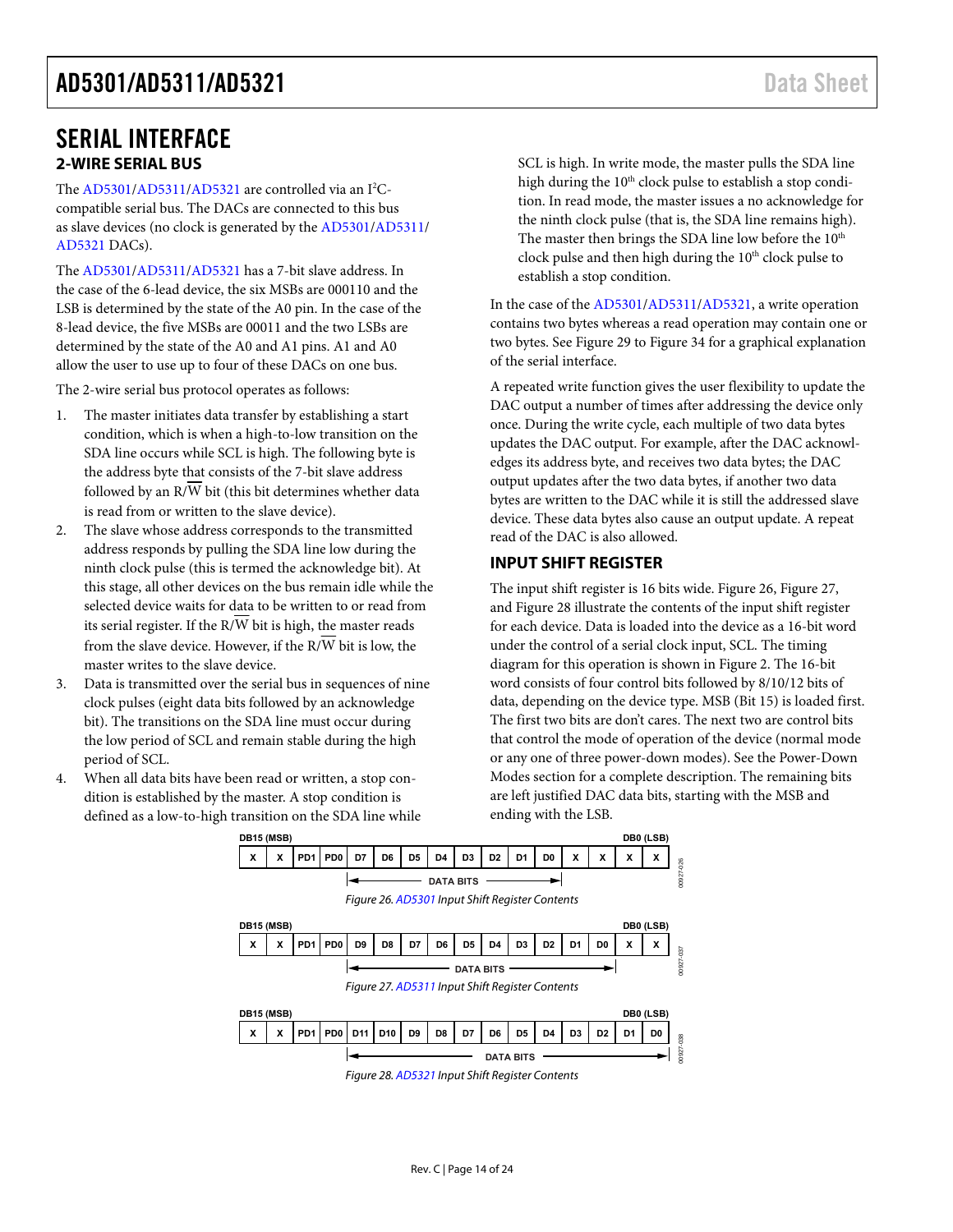### <span id="page-14-0"></span>**WRITE OPERATION**

When writing to th[e AD5301](http://www.analog.com/AD5301?doc=AD5301_5311_5321.pdf)[/AD5311](http://www.analog.com/AD5311?doc=AD5301_5311_5321.pdf)[/AD5321](http://www.analog.com/AD5321?doc=AD5301_5311_5321.pdf) DACs, the user must begin with an address byte, after which the DAC acknowledges that it is prepared to receive data by pulling

SDA low. This address byte is followed by the 16-bit word in the form of two control bytes. The write operations for the three DACs are shown i[n Figure 29](#page-14-1) to [Figure 31.](#page-14-2) 

<span id="page-14-2"></span><span id="page-14-1"></span>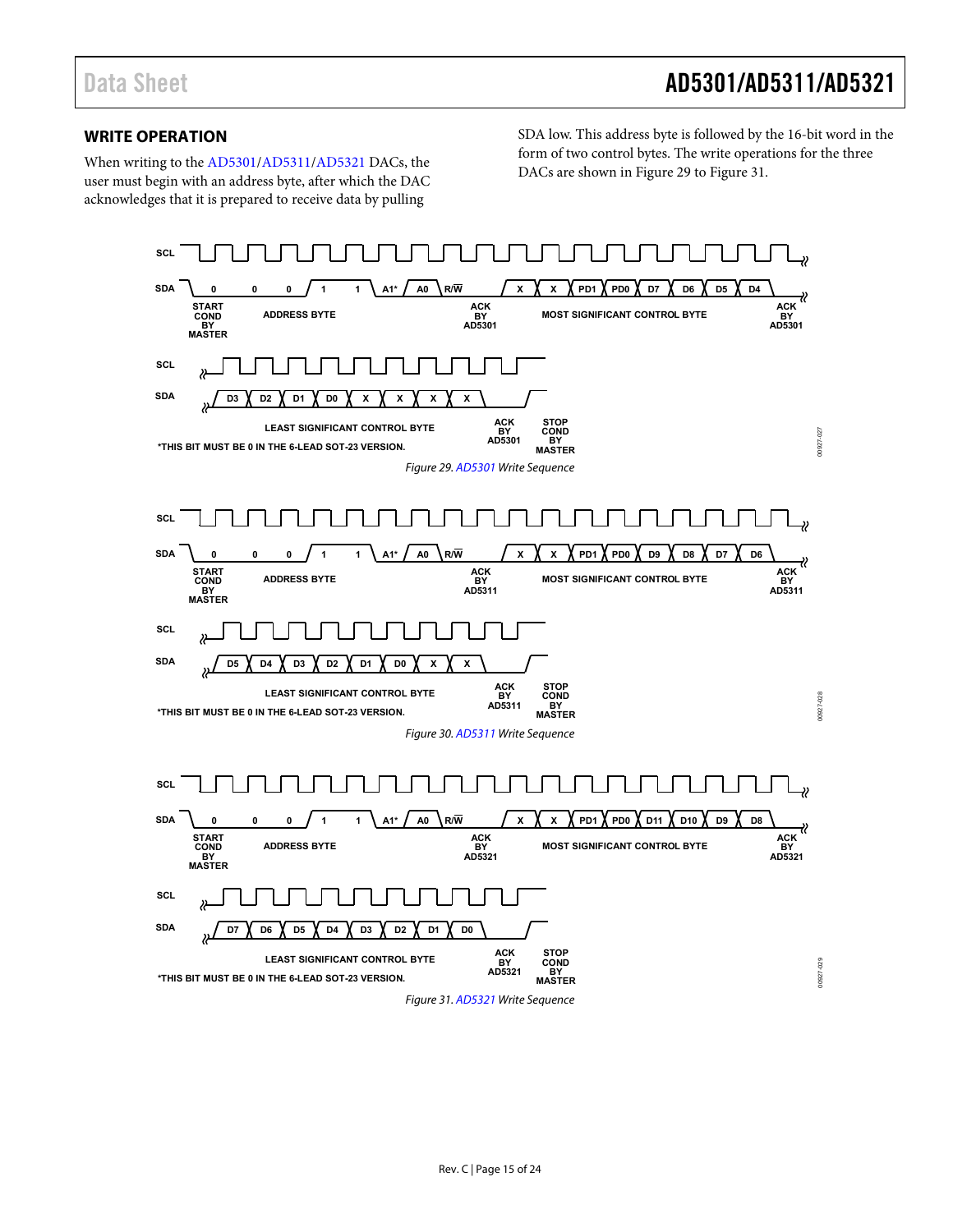### <span id="page-15-0"></span>**READ OPERATION**

When reading data back from the [AD5301](http://www.analog.com/AD5301?doc=AD5301_5311_5321.pdf)[/AD5311](http://www.analog.com/AD5311?doc=AD5301_5311_5321.pdf)[/AD5321](http://www.analog.com/AD5321?doc=AD5301_5311_5321.pdf) DACs, the user must begin with an address byte after which the DAC acknowledges that it is prepared to transmit data by pulling SDA low. There are two different read operations. In the case of the [AD5301,](http://www.analog.com/AD5301?doc=AD5301_5311_5321.pdf) the readback is a single byte that consists of the eight data bits in the DAC register. However, in the case of the [AD5311 a](http://www.analog.com/AD5311?doc=AD5301_5311_5321.pdf)n[d AD5321,](http://www.analog.com/AD5321?doc=AD5301_5311_5321.pdf) the readback consists of two bytes that contain both the data and the power-down mode bits. The read operations for the three DACs are shown i[n Figure 32 t](#page-15-2)o [Figure 34.](#page-15-1) 

<span id="page-15-2"></span><span id="page-15-1"></span>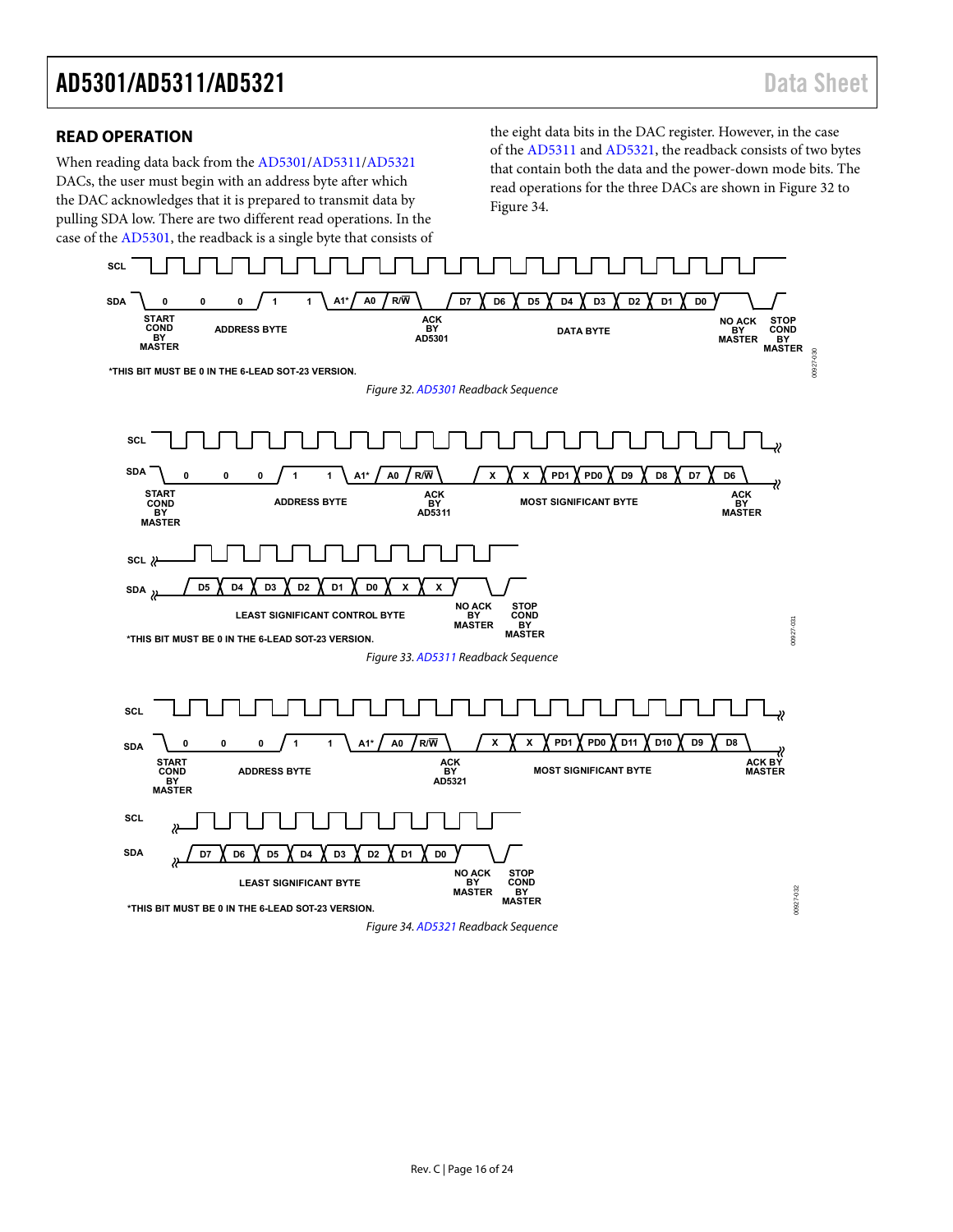### <span id="page-16-0"></span>**POWER-DOWN MODES**

The [AD5301/](http://www.analog.com/AD5301?doc=AD5301_5311_5321.pdf)[AD5311/](http://www.analog.com/AD5311?doc=AD5301_5311_5321.pdf)[AD5321 h](http://www.analog.com/AD5321?doc=AD5301_5311_5321.pdf)ave very low power consumption, dissipating typically 0.36 mW with a 3 V supply and 0.75 mW with a 5 V supply. Power consumption can be further reduced when the DAC is not in use by putting it into one of three power-down modes, which are selected by Bit 13 and Bit 12 (PD1 and PD0) of the control word. [Table 6 s](#page-16-1)hows how the state of the bits corresponds to the mode of operation of the DAC.

<span id="page-16-1"></span>

| PD <sub>1</sub> | P <sub>D</sub> <sub>0</sub> | <b>Operating Mode</b>                   |
|-----------------|-----------------------------|-----------------------------------------|
|                 |                             | Normal operation                        |
|                 |                             | Power-down (1 $k\Omega$ load to GND)    |
|                 |                             | Power-down (100 k $\Omega$ load to GND) |
|                 |                             | Power-down (three-state output)         |

The software power-down modes programmed by PD1 and PD0 may be overridden by the  $\overline{PD}$  pin on the 8-lead version. Taking this pin low puts the DAC into three-state power-down mode. If  $\overline{PD}$  is not used, tie it high.

When both bits are set to 0, the DAC works normally with its normal power consumption of 150 μA at 5 V, while for the three power-down modes, the supply current falls to 200 nA at 5 V (50 nA at 3 V). Not only does the supply current drop, but the

00927-033

00927-033

output stage is also internally switched from the output of the amplifier to a resistor network of known values. This has the advantage that the output impedance of the device is known while the device is in power-down mode and provides a defined input condition for whatever is connected to the output of the DAC amplifier. There are three different options. The output is connected internally to GND through a 1 kΩ resistor, a 100 kΩ resistor, or it is left three-stated. Resistor tolerance  $= \pm 20\%$ . The output stage is illustrated in [Figure 35.](#page-16-2) 



Figure 35. Output Stage During Power-Down

<span id="page-16-2"></span>The bias generator, the output amplifier, the resistor string, and all other associated linear circuitry are shut down when the power-down mode is activated. However, the contents of the DAC register are unchanged when in power-down. The time to exit power-down is typically 2.5 μs for  $V_{DD} = 5$  V and 6 μs when  $V_{DD} = 3$  V (se[e Figure 21\)](#page-11-0).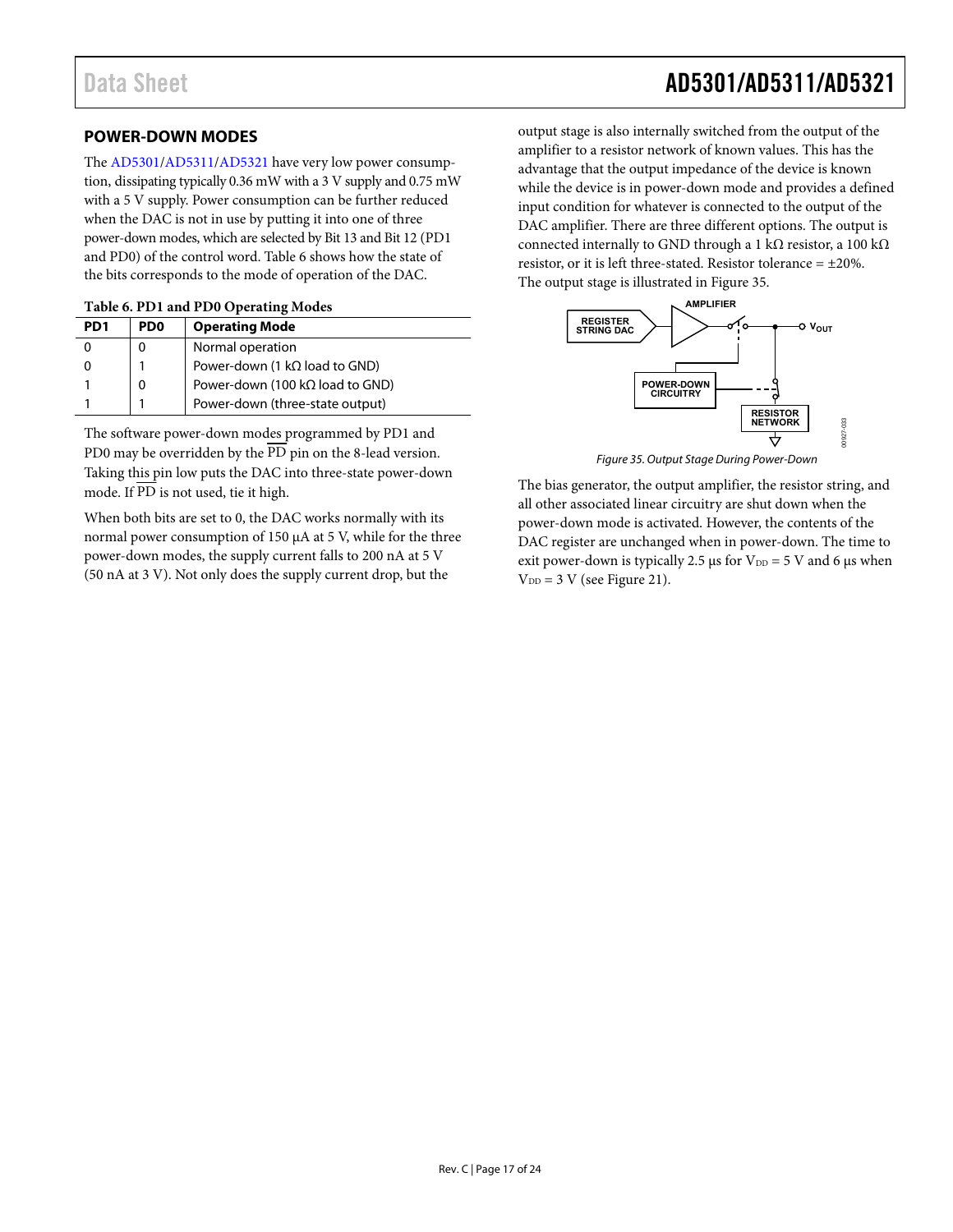# <span id="page-17-0"></span>APPLICATIONS NOTES

### <span id="page-17-1"></span>**USING TH[E REF193](http://www.analog.com/REF193?doc=AD5301_5311_5321.pdf)[/REF195](http://www.analog.com/REF195?doc=AD5301_5311_5321.pdf) AS A POWER SUPPLY**

Because the supply current required by the [AD5301/](http://www.analog.com/AD5301?doc=AD5301_5311_5321.pdf)[AD5311/](http://www.analog.com/AD5311?doc=AD5301_5311_5321.pdf) [AD5321](http://www.analog.com/AD5321?doc=AD5301_5311_5321.pdf) is extremely low, the user has an alternative option to employ [a REF195](http://www.analog.com/REF195?doc=AD5301_5311_5321.pdf) voltage reference (for 5 V) or [a REF193](http://www.analog.com/REF193?doc=AD5301_5311_5321.pdf) voltage reference (for 3 V) to supply the required voltage to the device (see [Figure 36\)](#page-17-5).



*Figure 36[. REF195](http://www.analog.com/REF195?doc=AD5301_5311_5321.pdf) as Power Supply t[o AD5301](http://www.analog.com/AD5301?doc=AD5301_5311_5321.pdf)[/AD5311](http://www.analog.com/AD5311?doc=AD5301_5311_5321.pdf)[/AD5321](http://www.analog.com/AD5321?doc=AD5301_5311_5321.pdf)*

<span id="page-17-5"></span>This is especially useful if the power supply is quite noisy or if the system supply voltages are at some value other than 5 V or 3 V (for example, 15 V). Th[e REF193/](http://www.analog.com/REF193?doc=AD5301_5311_5321.pdf)[REF195](http://www.analog.com/REF195?doc=AD5301_5311_5321.pdf) output a steady supply voltage for th[e AD5301](http://www.analog.com/AD5301?doc=AD5301_5311_5321.pdf)[/AD5311](http://www.analog.com/AD5311?doc=AD5301_5311_5321.pdf)[/AD5321.](http://www.analog.com/AD5321?doc=AD5301_5311_5321.pdf) If the low dropout [REF195](http://www.analog.com/REF195?doc=AD5301_5311_5321.pdf) is used, it needs to supply a current of 150 μA to the [AD5301/](http://www.analog.com/AD5301?doc=AD5301_5311_5321.pdf)[AD5311/](http://www.analog.com/AD5311?doc=AD5301_5311_5321.pdf)[AD5321.](http://www.analog.com/AD5321?doc=AD5301_5311_5321.pdf) This is with no load on the output of the DAC. When the DAC output is loaded, th[e REF195](http://www.analog.com/REF195?doc=AD5301_5311_5321.pdf) also needs to supply the current to the load.

The total current required (with a 2 k $\Omega$  load on the DAC output and full scale loaded to the DAC) is

 $150 \mu A + (5 V/2 k\Omega) = 2.65 mA$ 

The load regulation of th[e REF195](http://www.analog.com/REF195?doc=AD5301_5311_5321.pdf) is typically 2 ppm/mA, which results in an error of 5.3 ppm (26.5  $\mu$ V) for the 2.65 mA current drawn from it. This corresponds to a 0.00136 LSB error.

### <span id="page-17-2"></span>**BIPOLAR OPERATION USING THE [AD5301/](http://www.analog.com/AD5301?doc=AD5301_5311_5321.pdf) [AD5311/](http://www.analog.com/AD5311?doc=AD5301_5311_5321.pdf)[AD5321](http://www.analog.com/AD5321?doc=AD5301_5311_5321.pdf)**

The [AD5301/](http://www.analog.com/AD5301?doc=AD5301_5311_5321.pdf)[AD5311/](http://www.analog.com/AD5311?doc=AD5301_5311_5321.pdf)[AD5321](http://www.analog.com/AD5321?doc=AD5301_5311_5321.pdf) has been designed for singlesupply operation, but a bipolar output range is also possible using the circuit i[n Figure 37.](#page-17-6) The circuit below gives an output voltage range of ±5 V. Rail-to-rail operation at the amplifier output is achievable using a[n AD820](http://www.analog.com/AD820?doc=AD5301_5311_5321.pdf) or a[n OP295](http://www.analog.com/OP295?doc=AD5301_5311_5321.pdf) as the output amplifier.



*Figure 37. Bipolar Operation with th[e AD5301/](http://www.analog.com/AD5301?doc=AD5301_5311_5321.pdf)[AD5311/](http://www.analog.com/AD5311?doc=AD5301_5311_5321.pdf)[AD5321](http://www.analog.com/AD5321?doc=AD5301_5311_5321.pdf)*

<span id="page-17-6"></span>The output voltage for any input code can be calculated as

$$
V_{OUT}=((V_{DD}\times(D/2^N)\times R1+R2)/R1)-V_{DD}\times(R2/R1))
$$

where:

*D* is the decimal equivalent of the code loaded to the DAC. *N* is the DAC resolution.

With  $V_{DD} = 5$  V,  $R1 = R2 = 10$  kΩ,

 $V_{OUT} = (10 \times D/2^N) - 5$  V

### <span id="page-17-3"></span>**MULTIPLE DEVICES ON ONE BUS**

[Figure 38](#page-18-1) shows fou[r AD5301](http://www.analog.com/AD5301?doc=AD5301_5311_5321.pdf) devices on the same serial bus. Each has a different slave address since the state of their A0 and A1 pins is different. This allows each DAC to be written to or read from independently. The master device output bus line drivers are open-drain, pull-downs in a fully I<sup>2</sup>C-compatible interface.

### <span id="page-17-4"></span>**CMOS DRIVEN SCL AND SDA LINES**

For single or multisupply systems where the minimum SCL swing requirements allow it, a CMOS SCL driver may be used, and the SCL pull-up resistor can be removed, making the SCL bus line fully CMOS compatible. This reduces power consumption in both the SCL driver and receiver devices. The SDA line remains open-drain, I<sup>2</sup>C compatible.

Further changes, in the SDA line driver, may be made to make the system more CMOS compatible and save more power. As the SDA line is bidirectional, it cannot be made fully CMOS compatible. A switched pull-up resistor can be combined with a CMOS device with an open-circuit (three-state) input such that the CMOS SDA driver is enabled during write cycles and I 2 C mode is enabled during shared cycles, that is, readback, acknowledge bit cycles, start conditions, and stop conditions.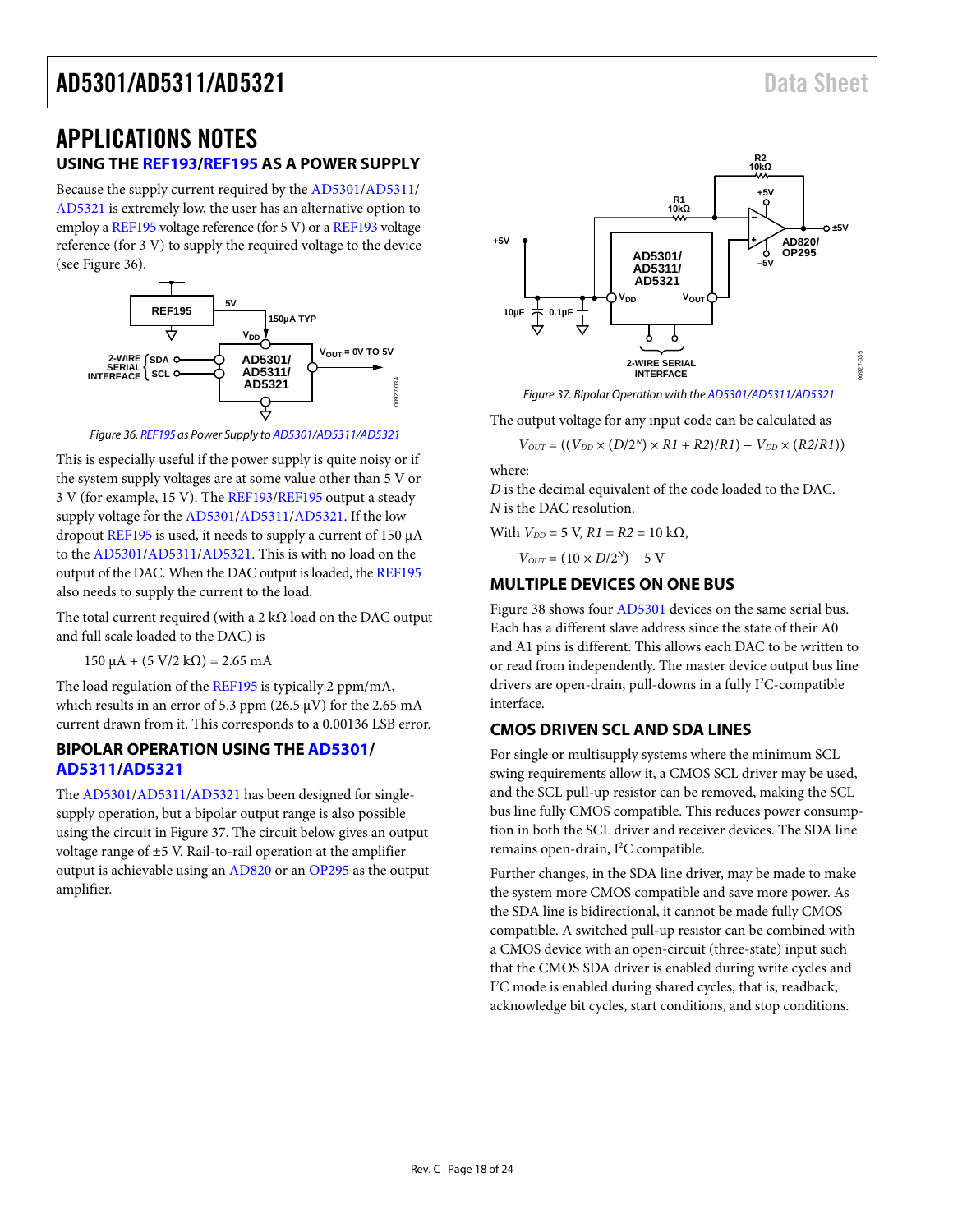# Data Sheet **AD5301/AD5311/AD5321**

### <span id="page-18-0"></span>**POWER SUPPLY DECOUPLING**

In any circuit where accuracy is important, careful consideration of the power supply and ground return layout helps to ensure the rated performance. The [AD5301/](http://www.analog.com/AD5301?doc=AD5301_5311_5321.pdf)[AD5311/](http://www.analog.com/AD5311?doc=AD5301_5311_5321.pdf)[AD5321](http://www.analog.com/AD5321?doc=AD5301_5311_5321.pdf) should be decoupled to GND with 10 μF in parallel with a 0.1 μF capacitor, located as close to the package as possible. The 10 μF capacitor should be the tantalum bead type, while a ceramic 0.1 μF capacitor provides a sufficient low impedance path to

ground at high frequencies. The power supply lines of the [AD5301/](http://www.analog.com/AD5301?doc=AD5301_5311_5321.pdf)[AD5311/](http://www.analog.com/AD5311?doc=AD5301_5311_5321.pdf)[AD5321](http://www.analog.com/AD5321?doc=AD5301_5311_5321.pdf) should use as large a trace as possible to provide low impedance paths. A ground line routed between the SDA and SCL lines helps reduce crosstalk between them. This is not required on a multilayer board as there is a ground plane layer, but separating the lines helps.

<span id="page-18-1"></span>

*Figure 38. Multipl[e AD5301](http://www.analog.com/AD5301?doc=AD5301_5311_5321.pdf) Devices on One Bus*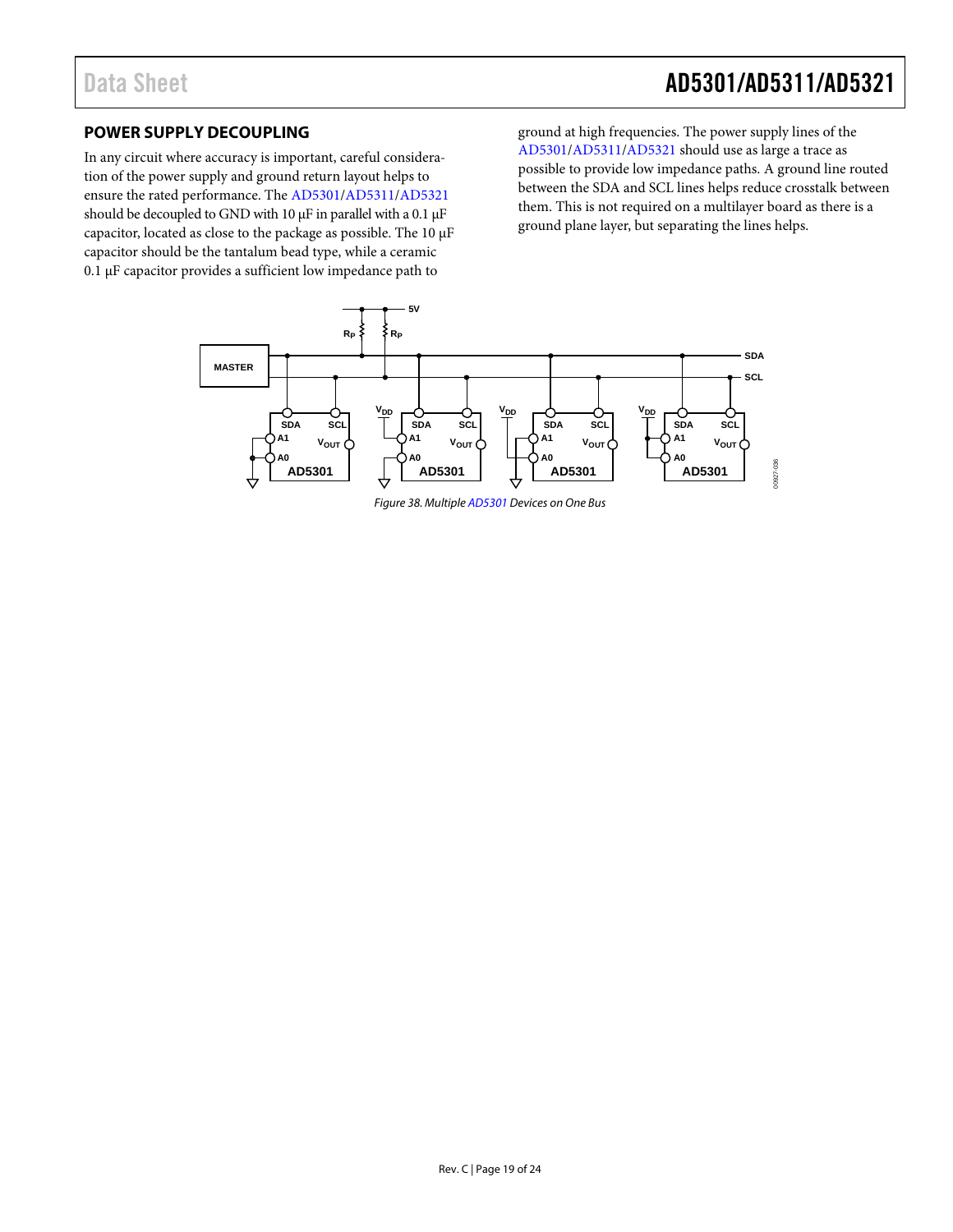# <span id="page-19-0"></span>OUTLINE DIMENSIONS



**COMPLIANT TO JEDEC STANDARDS MO-178-AB**

*Figure 39. 6-Lead Small Outline Transistor Package [SOT-23] (RJ-6) Dimensions shown in millimeters*



*Figure 40. 8-Lead Mini Small Outline Package [MSOP] (RM-8) Dimensions shown in millimeters*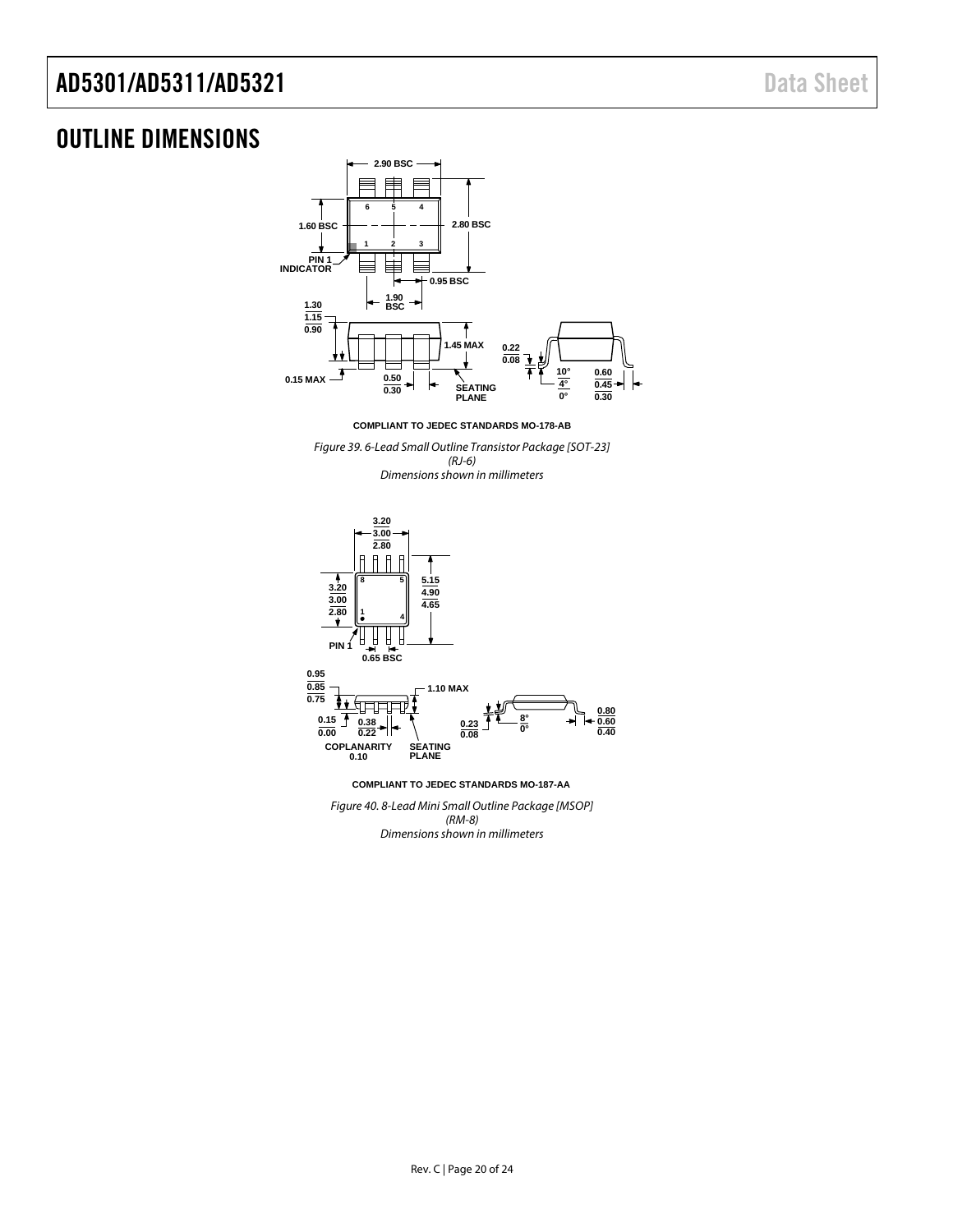### <span id="page-20-0"></span>**ORDERING GUIDE**

| $\mathbf{Model}^1$ | <b>Temperature Range</b>            | <b>Package Description</b>                       | <b>Package Option</b> | <b>Branding</b>  |
|--------------------|-------------------------------------|--------------------------------------------------|-----------------------|------------------|
| AD5301BRMZ         | $-40^{\circ}$ C to $+105^{\circ}$ C | 8-Lead Mini Small Outline Package [MSOP]         | RM-8                  | D <sub>8</sub> B |
| AD5301BRMZ-REEL7   | $-40^{\circ}$ C to $+105^{\circ}$ C | 8-Lead Mini Small Outline Package [MSOP]         | <b>RM-8</b>           | D8B              |
| AD5301BRTZ-500RL7  | $-40^{\circ}$ C to $+105^{\circ}$ C | 6-Lead Small Outline Transistor Package [SOT-23] | $RJ-6$                | D8B              |
| AD5301BRTZ-REEL7   | $-40^{\circ}$ C to $+105^{\circ}$ C | 6-Lead Small Outline Transistor Package [SOT-23] | $RJ-6$                | D8B              |
| AD5311BRMZ         | $-40^{\circ}$ C to $+105^{\circ}$ C | 8-Lead Mini Small Outline Package [MSOP]         | RM-8                  | D <sub>9</sub> B |
| AD5311BRMZ-REEL    | $-40^{\circ}$ C to $+105^{\circ}$ C | 8-Lead Mini Small Outline Package [MSOP]         | RM-8                  | D9B              |
| AD5311BRMZ-REEL7   | $-40^{\circ}$ C to $+105^{\circ}$ C | 8-Lead Mini Small Outline Package [MSOP]         | RM-8                  | D <sub>9</sub> B |
| AD5311BRTZ-500RL7  | $-40^{\circ}$ C to $+105^{\circ}$ C | 6-Lead Small Outline Transistor Package [SOT-23] | $RJ-6$                | D9B              |
| AD5311BRTZ-REEL7   | $-40^{\circ}$ C to $+105^{\circ}$ C | 6-Lead Small Outline Transistor Package [SOT-23] | $RJ-6$                | D <sub>9</sub> B |
| AD5321BRM          | $-40^{\circ}$ C to $+105^{\circ}$ C | 8-Lead Mini Small Outline Package [MSOP]         | RM-8                  | DAB              |
| AD5321BRM-REEL7    | $-40^{\circ}$ C to $+105^{\circ}$ C | 8-Lead Mini Small Outline Package [MSOP]         | RM-8                  | <b>DAB</b>       |
| AD5321BRMZ         | $-40^{\circ}$ C to $+105^{\circ}$ C | 8-Lead Mini Small Outline Package [MSOP]         | RM-8                  | DAB              |
| AD5321BRMZ-REEL    | $-40^{\circ}$ C to $+105^{\circ}$ C | 8-Lead Mini Small Outline Package [MSOP]         | RM-8                  | DAB              |
| AD5321BRMZ-REEL7   | $-40^{\circ}$ C to $+105^{\circ}$ C | 8-Lead Mini Small Outline Package [MSOP]         | RM-8                  | <b>DAB</b>       |
| AD5321BRTZ-500RL7  | $-40^{\circ}$ C to $+105^{\circ}$ C | 6-Lead Small Outline Transistor Package [SOT-23] | $RJ-6$                | <b>DAB</b>       |
| AD5321BRTZ-REEL7   | $-40^{\circ}$ C to $+105^{\circ}$ C | 6-Lead Small Outline Transistor Package [SOT-23] | $RJ-6$                | DAB              |

 $1 Z =$  RoHS Compliant Part.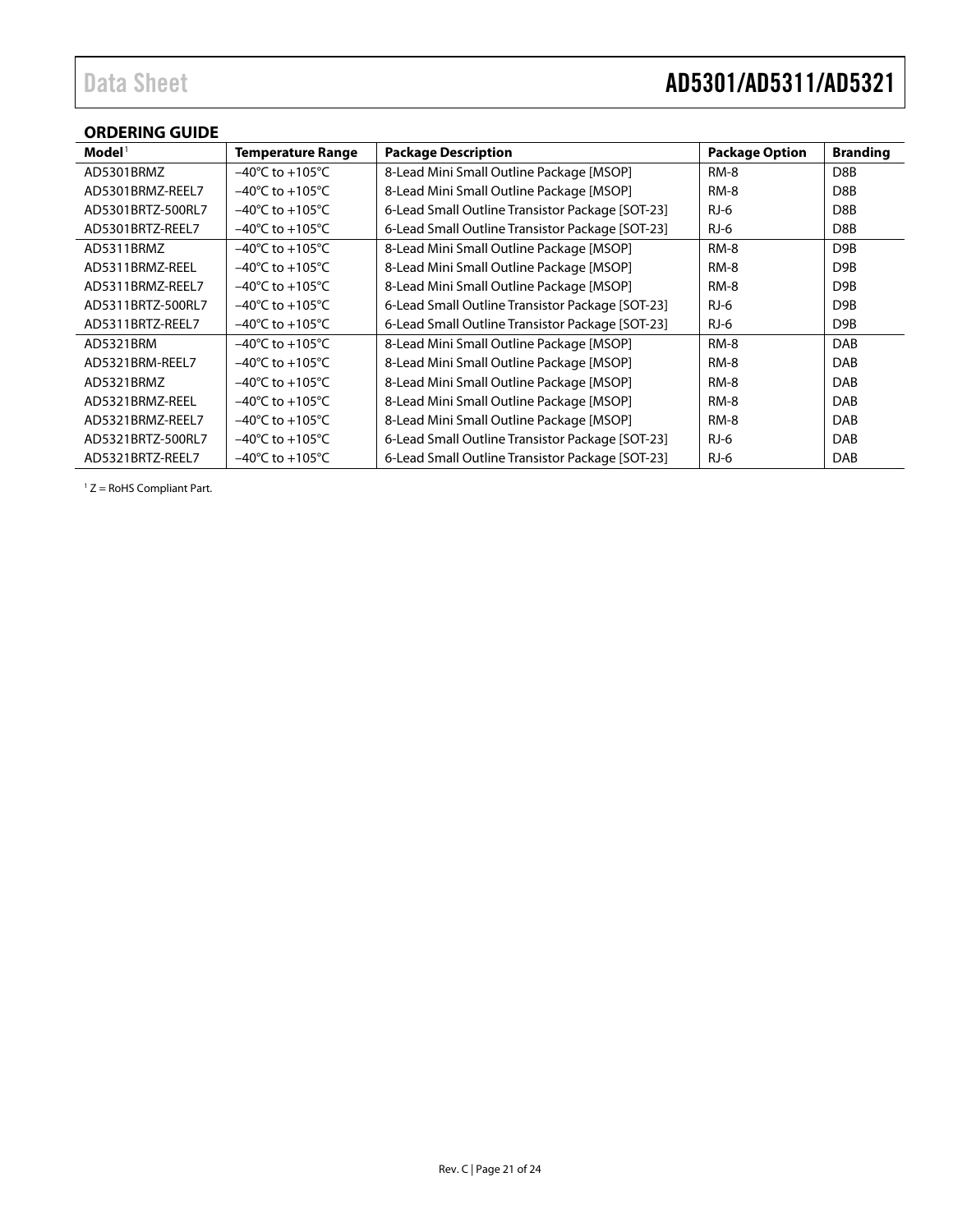# **NOTES**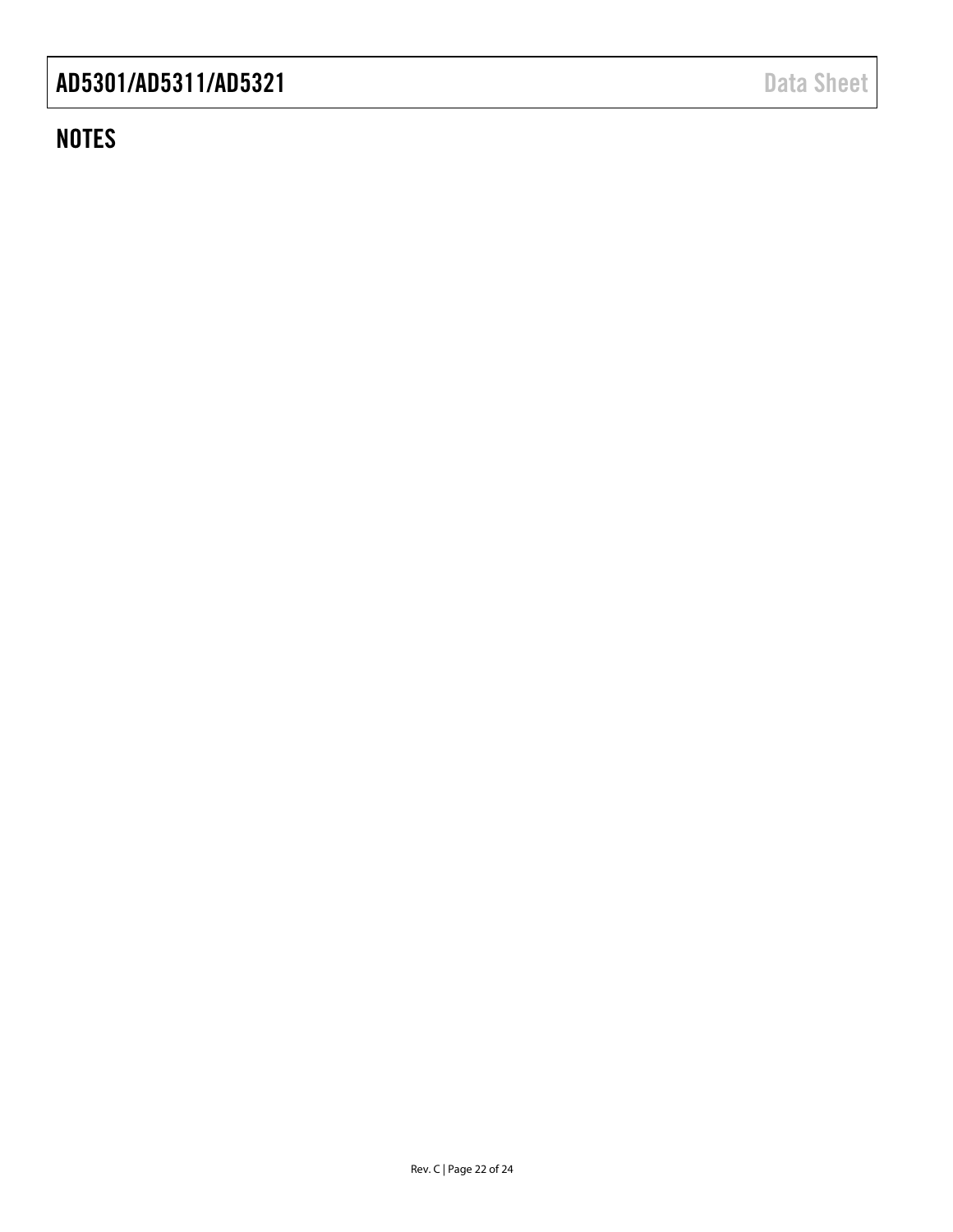# **NOTES**